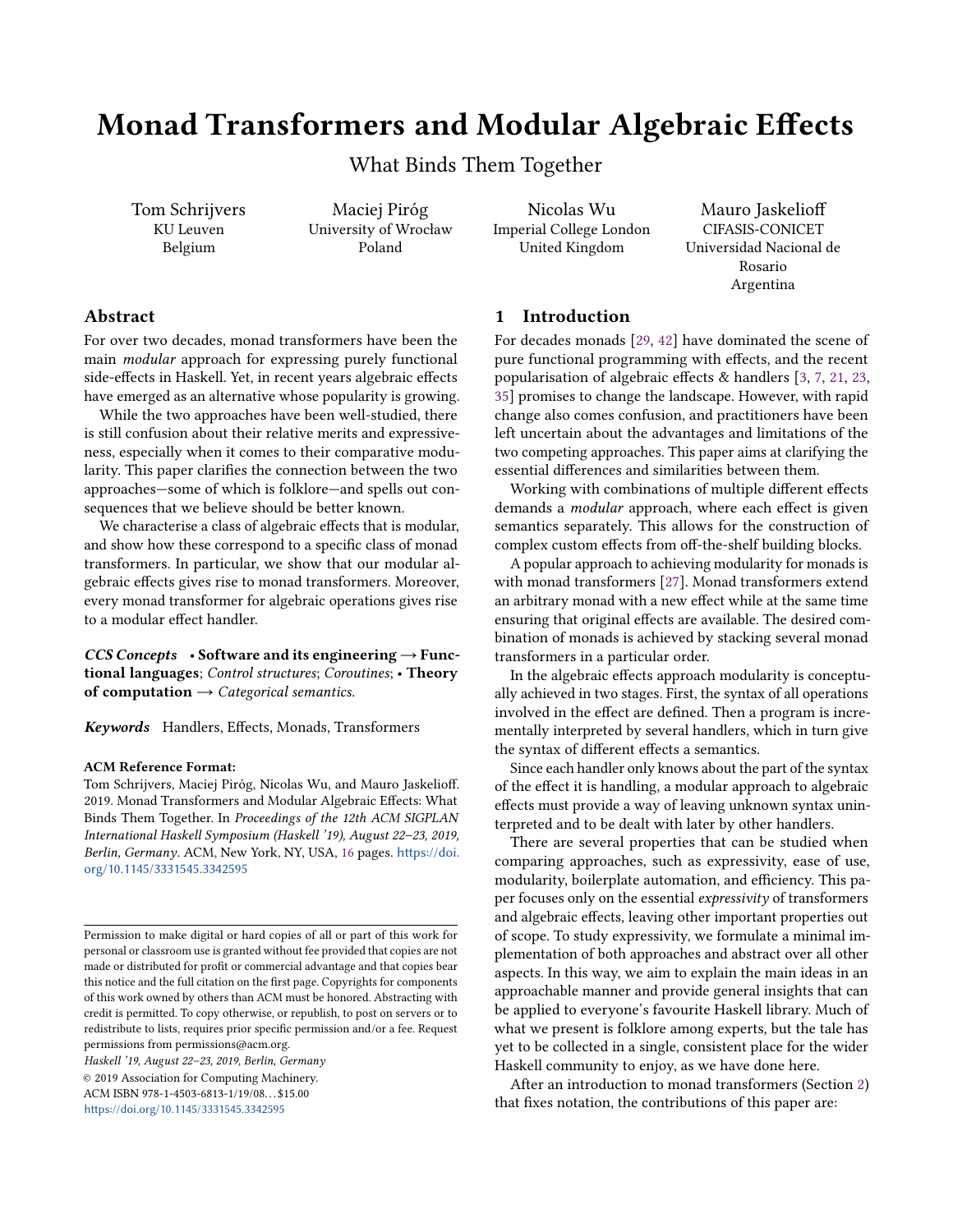- 1. a novel characterisation of modular handlers as type constructors that form a parametric family of Eilenberg-Moore algebras (Section [3\)](#page-3-0). This captures the essence of a class of handlers that are completely independent of one another.
- 2. a comparison of expressiveness of monad transformers and modular algebraic effects (Section [4\)](#page-6-0), showing that:
	- a. every algebraic effect signature gives rise to a monad subclass, and every associated modular effect handler gives rise to a monad transformer that instantiates the class, (Section [5\)](#page-8-0) and
	- b. every monad subclass with only algebraic operations gives rise to an algebraic effect signature and every monad transformer instantiating the class gives rise to a modular effect handler for the signature (Section [6\)](#page-10-0). These transformations are semantics-preserving.
- 3. a demonstration that callCC can be reformulated in terms of algebraic operations (Section [7\)](#page-11-0).

Finally, related work is discussed (Section [8\)](#page-12-0) before conclusions are drawn (Section [9\)](#page-13-0).

# <span id="page-1-0"></span>2 Monads and Monad Transformers

This section fixes the notation and laws of functors, monads, and monad transformers, which should be familiar concepts.

# 2.1 Functors and Monads

A functor is a type f equipped with a function  $fmap::(a \rightarrow a)$ b)  $\rightarrow$  f a  $\rightarrow$  f b, subject to two laws:

$$
fmap id = id \qquad fmap g \circ fmap f = fmap (g \circ f)
$$

These laws capture the notion that the contents of a container can be modified without affecting its shape.

A monad is a type  $m$  that is a functor equipped with two functions return ::  $a \rightarrow m$  a and join ::  $m (m a) \rightarrow m a$ , that are subject to three laws:

$$
join \circ return = id
$$
  

$$
join \circ join \circ final \circ final
$$
  

$$
join \circ join = join \circ final \circ join
$$

Intuitively, return puts a value into a monadic context, and join collapses a nested monadic context. The first two laws state that nesting a context with return followed by collapsing with join changes nothing, and the third law ensures multiple nested contexts can be collapsed in any order.

The *bind* function,  $(\geq)$ , is an alternative to *join*, where:

$$
mx \geq f = join (fmap f mx)
$$
 and join  $mmx = mmx \geq id$ 

The meaning of  $mx \geq f$  is to feed the result(s) of  $mx$  to f. This can be implemented by applying  $f$  within the context mx, and then collapsing the nested context with join.

Functors and monads are defined using two type classes (Figure [1\)](#page-2-0), whose instances must respect the laws. For instance, mutable state can be encapsulated by the following:

newtype State s  $a = State \{ runState :: s \rightarrow (a, s) \}$ 

instance Monad (State s) where

return 
$$
x = State (\lambda s \rightarrow (x, s))
$$
  
\nState  $p \ge k = State (\lambda s \rightarrow let (x, s') = p s in  
\n*runState (k x) s'*)$ 

This monad threads a state of type s around, where it can be accessed using get or replaced using put. The get operation returns the state that it is given, leaving the state unchanged, while *put* s changes the state to s.

Instead of relying on their specific implementation as a specification it is better to first consider the properties that these operations satisfy [\[12\]](#page-14-6). For instance, state requires:

$$
get \geq put = id
$$
  
 
$$
get \geq get = get
$$
  
 
$$
put s \geq put s' = put s'
$$
  
 
$$
put s \geq get = put s \geq return s
$$

Yet, such operation-specific laws are not the focus of this work; we focus here only on the operations themselves. These operations are then incorporated into a typeclass that embodies stateful computations.

class Monad 
$$
m \Rightarrow
$$
 MonadState  $s m \mid m \rightarrow s$  where

\nget ::  $m s$ 

\nput ::  $s \rightarrow m()$ 

\ninstance MonadState  $s$  (State  $s$ ) where

\nget = State ( $\lambda s \rightarrow (s, s)$ )

\nput  $s' = State (\lambda_-\rightarrow ((), s'))$ 

Monads often come with run functions that extract values from monadic computations. One example is the function runState :: State s  $a \rightarrow s \rightarrow (s, a)$  defined above.

### <span id="page-1-1"></span>2.2 Monad Transformers

Monad transformers allow monads to be extended with additional functionality by lifting one into another.

Lifting The Trans type class is the well-known Haskell interface for monad transformers (Figure [1\)](#page-2-0). This interface provides the monad homomorphism lift:

lift  $\circ$  return = return lift  $\circ$  join = join  $\circ$  lift  $\circ$  fmap lift

The laws state that lifting preserves the structure of return and join from one monad to another.

As an example, the transformer  $State<sub>T</sub>$  adds  $State<sub>-</sub>$ like functionality to an underlying monad.

newtype State<sub>T</sub> s m a = State<sub>T</sub> {runState<sub>T</sub> :: s  $\rightarrow$  m (a, s)}

instance Trans (State<sub>T</sub> s) where

lift  $m = State_T (\lambda s \rightarrow m \gg \lambda a \rightarrow return (a, s))$ 

instance Monad  $m \Rightarrow Monad$  (State<sub>T</sub> s m) where

return 
$$
x = State_T (\lambda s \rightarrow return (x, s))
$$
  
\nState<sub>T</sub>  $p \ge k = State_T (\lambda s \rightarrow do (x, s') \leftarrow p s$   
\n*runState<sub>T</sub> (k x) s'*)

This mirrors its counterpart for State, except that the monadic effects of m are threaded through the computation.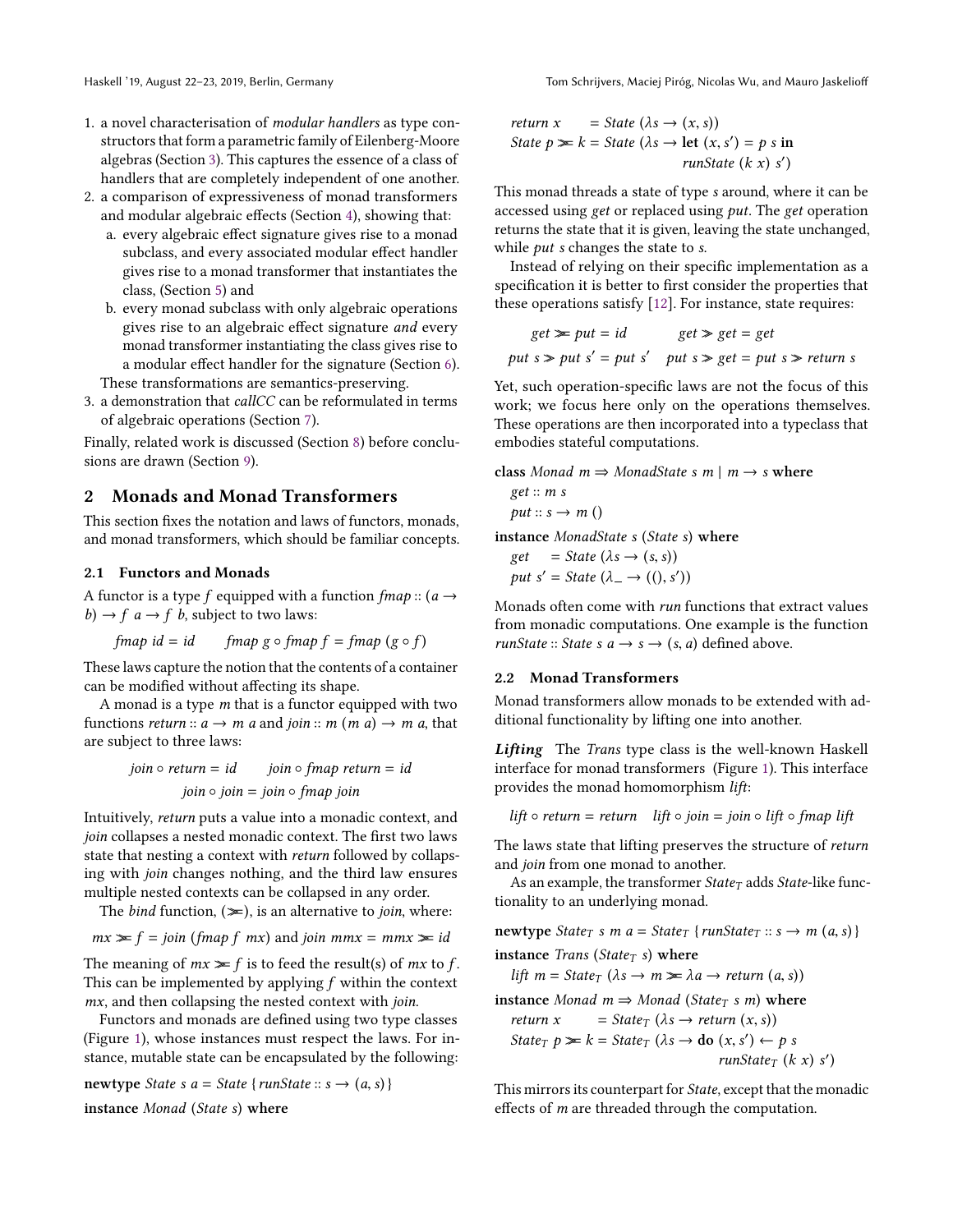lift :: Monad  $m \Rightarrow m a \rightarrow t$  m a

<span id="page-2-0"></span>class Functor f where  $fmap :: (a \rightarrow b) \rightarrow f \ a \rightarrow f \ b$  class Monad m where return  $a \rightarrow m a$  $(\ggg)$  :: m  $a \rightarrow (a \rightarrow m b) \rightarrow m b$ 

Figure 1. Classes for functors, monads, and transformers

Operations The Trans type class only partly provides a transformer's interface: the transformed monad must supply the original operations of interest. In the case of  $State<sub>T</sub>$  s, this corresponds to the functions get and put from MonadState s:

instance Monad  $m \Rightarrow$  MonadState s (State<sub>T</sub> s m) where

 $get = State_T (\lambda s \rightarrow return (s, s))$ put  $s' = State_T (\lambda_+ \rightarrow return ((), s'))$ 

Thus, programs like incr can be written to work in different contexts, such as *State* s and *State*<sub>T</sub> s m for any monad m:

incr :: MonadState Int  $m \Rightarrow m$  ()

 $incr = get \gg put \circ succ$ 

This small program gets an integer value from the state, and puts back a value that is its successor.

More generally, the operations corresponding to an effect X are captured in a monad subclass MonadX.

class Monad  $m \Rightarrow MonadX$  m where

 $op_1 :: \ldots \rightarrow m$   $T_1$  ;  $\ldots$  ;  $op_n :: \cdots \rightarrow m$   $T_n$ 

As usual, there may be laws associated with this class but we do not focus on them in this paper.

Composition Monad transformers compose by embedding one transformer into another. Given transformers  $T_1$  and  $T_2$  with associated effects given by the classes Monad $X_1$ and Monad $X_2$ , then for any monad m, either  $T_1$  ( $T_2$  m) or  $T_2$  ( $T_1$  *m*) can be produced depending on the order the effects should be interpreted.

It is convenient to use the identity monad Id as the monad at the bottom of the stack of transformers. It allows us, for instance, to recover State s as State $<sub>T</sub>$  s Id.</sub>

newtype Id  $a = Id \{runId :: a\}$ 

instance Monad Id where

 $return = Id$ Id  $x \geq f = f x$ 

Here the bind operation is essentially function application.

Instead of directly composing transformers, a specification of class constraints is a cleaner alternative: a computation with the type (MonadX<sub>1</sub> m, MonadX<sub>2</sub> m)  $\Rightarrow$  m a could be satisfied by either  $T_1$  ( $T_2$  *Id*), or  $T_2$  ( $T_1$  *Id*), thus allowing a fragment of code to be interpreted differently.

For instance, consider the MonadFail class, which captures the notion of failing computations.

class Monad  $m \Rightarrow$  MonadFail m where fail :: m a

Only one law is intended to hold, which expresses that no computation is performed after failure:

class Trans t where

$$
fail \geq f = fail
$$

The familiar Maybe type has a lawful instance:

data Maybe  $a = \text{Nothing } |$  Just a

instance Monad Maybe where

return = Just  
\nNothing 
$$
\approx f
$$
 = Nothing  
\nJust  $x \approx f = f x$ 

instance MonadFail Maybe where  $fail = Nothing$ 

This is well-known to be a monad, where *Just* provides the backbone for successful computations. The operation for fail is provided by *Nothing*, which is a left zero of  $(\geq)$ .

The corresponding transformer is given by  $Maybe_T$ , where failures are pushed into an underlying monad by wrapping pure values with Maybe.

newtype  $Maybe<sub>T</sub>$  m a =  $Maybe_T \{runMaybe_T :: m \ (Maybe a) \}$ instance Monad  $m \Rightarrow$  Monad (Maybe<sub>T</sub> m) where return x  $=$  Maybe<sub>T</sub> (return (Just x))  $Maybe_T$  mmx  $\geq f$  = Maybe<sub>T</sub> (do  $mx \leftarrow mmx$ ; case  $mx$  of  $Nothing \rightarrow return \; Nothing$  $\int \int u \, dx \rightarrow \int \int u \, d\mu$ instance Monad  $m \Rightarrow MonadFail (Maybe_T m)$  where

 $fail = Maybe_T$  (return Nothing)

instance Trans  $Maybe_T$  where

lift  $mx = Maybe_T$  (fmap Just mx)

To lift a computation, we add  $Just$  to successful results within the monad, and return Nothing in the case of failure.

Having defined both MonadState and MonadFail, Computations that make use of the two effects are easy to express:

prog :: (MonadFail m, MonadState Int m)  $\Rightarrow$  m ()  $prog = incr \geq fail \geq incr$ 

By keeping the type of this computation abstract, the semantics can be chosen at the point of application. Thus, prog can be evaluated with type  $Int \rightarrow Maybe$  ((),  $Int$ ) to return the state only when there are no exceptions, and Nothing otherwise. This is achieved by showing how a monad  $m$  with failure can be promoted through a  $State<sub>T</sub>$  transformer: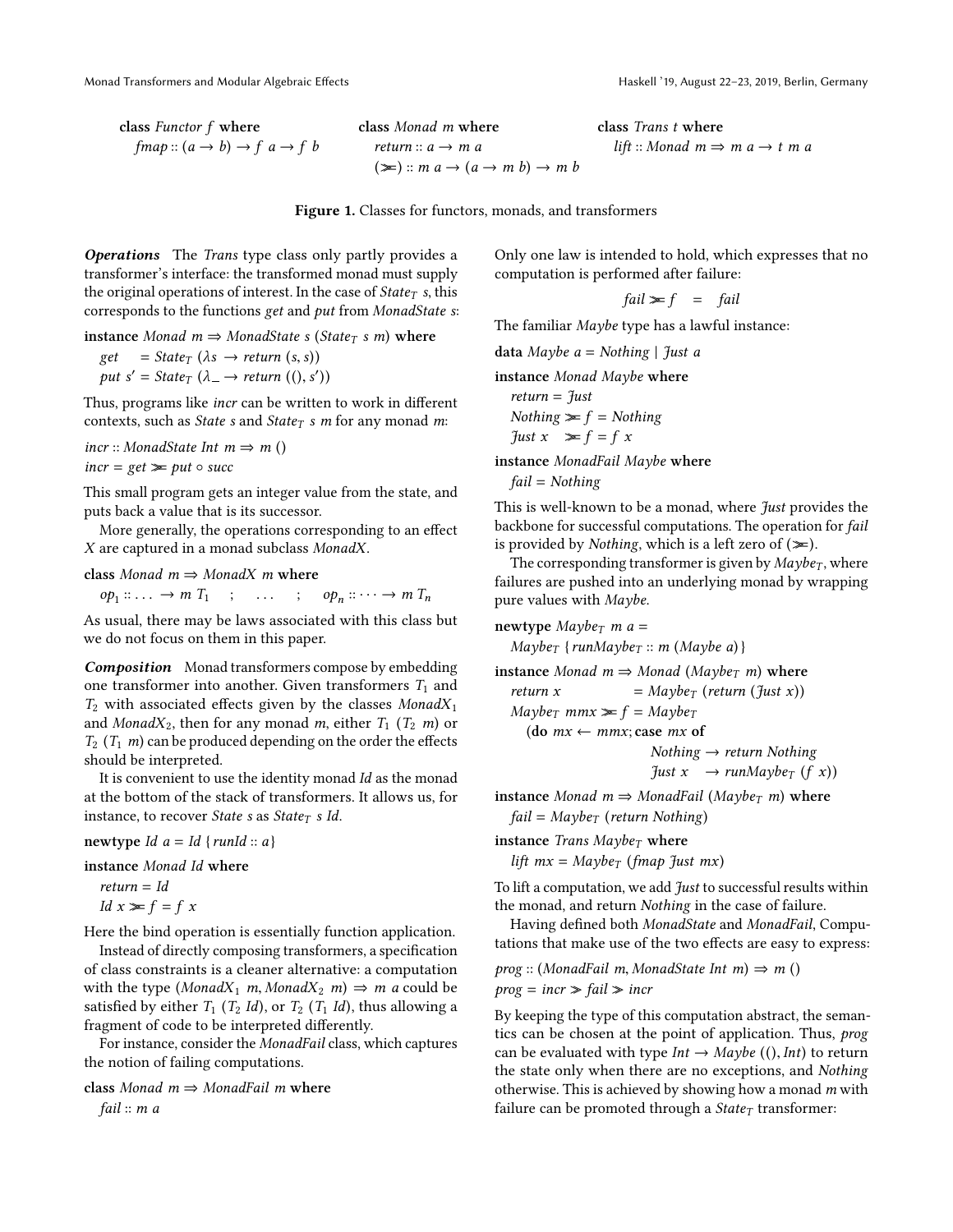instance MonadFail  $m \Rightarrow MonadFail$  (State<sub>T</sub> s m) where fail = lift fail

With this machinery in place, *prog* can be executed with its type specialised to State<sub>T</sub> Int (Maybe<sub>T</sub> Id) ().

 $>$  (runId  $\circ$  runMaybe<sub>T</sub>  $\circ$  flip runState<sub>T</sub> 0) prog Nothing

Here the only information that is returned is that *prog* failed.

If we are interested in knowing what the state is even when an error occurs, then we can change the type of the program. Our goal is to get a result of type (Maybe (), Int). To achieve this, we can specialise our program to the type  $Maybe_T$  (State<sub>T</sub> Int Id) (), and in order to do so, we must show how a stateful monad can be lifted through  $Maybe_T$ .

```
instance MonadState s m \Rightarrow
```
MonadState s (Maybe<sub>T</sub> m) where  $get = lift get$  $put = lift \circ put$ 

Now we get a different result:

 $>$  (runId  $\circ$  flip runState<sub>T</sub> 0  $\circ$  runMaybe<sub>T</sub>) prog (Nothing, <sup>1</sup>)

This gives back the state just before the *fail* occurred.

Notice that the final computation is the result of running the various transformers one after the other, each interpreting another layer of effects. These functions are an essential part of the interpretation, and often have the general form run<sub>T</sub> :: Monad  $m \Rightarrow T$  m  $A \rightarrow m$  B.

The instances above show a characteristic of the monad transformer approach: the subclass of operations of the underlying monad has to be *lifted* to the transformed monad. For certain transformers, there is a canonical way of lifting operations [\[16,](#page-14-7) [18\]](#page-14-8), but in general there might be many different ways to do this, and the choice is dependent on the expected semantics. Therefore, a different instance is usually provided for each combination of monad transformers.

### <span id="page-3-0"></span>3 Modular Algebraic Effects

### <span id="page-3-2"></span>3.1 Algebraic Effects

Algebraic Operations The algebraic effects approach restricts itself to so-called algebraic operations as the primitive building blocks of monadic computations. Plotkin and Power [\[33\]](#page-14-9) essentially define algebraic operations for a monad  $M$  to be functions  $op$  of the form:

op ::  $\forall a$ . (M a, ..., M a)  $\rightarrow M$  a

and to satisfy the algebraicity property

$$
op (p_1, ..., p_n) \ge k = op (p_1 \ge k, ..., p_n \ge kn)
$$
 (1)

Conceptually the parameters  $p_i$  of an algebraic operation are possible continuations that the operation chooses among.

A Boolean state is modelled by 3 algebraic operations:

putT, putF :: 
$$
\forall a. M \ a \rightarrow M \ a
$$
 getB ::  $\forall a. (M \ a, M \ a) \rightarrow M \ a$ 

The  $putT$  and  $putF$  operations overwrite the implicit state with *True* and *False* respectively; they only have one continuation and thus no real choice on how to proceed. The getB operation consults the implicit state and chooses the first continuation if it is True and the second if it is False.

In practice, we typically use equivalent, but more convenient type signatures for algebraic operations. Firstly, we may bundle related primitive operations with the same number of continuation parameters into one combined operation that has an additional parameter to identify the desired primitive operation. For instance, we bundle  $putT$  and  $putF$  into

$$
putB :: \forall a. \, Bool \rightarrow M \, a \rightarrow M \, a
$$

where the Bool parameter allows us to choose between  $putT$ and putF. Secondly, we represent an n-tuple of continuation parameters with a function. For instance, for getB we use

$$
getB' :: \forall a. (Bool \rightarrow M \ a) \rightarrow M \ a
$$

Combining these two variations, the general form for algebraic operations we use is:

$$
op: \forall a. A \rightarrow (B \rightarrow M a) \rightarrow M a
$$

where *parameter* type A selects among a number of different primitive operations and  $arity$  type  $B$  indicates the number of possible continuations. More generically, we can say that an algebraic operation's signature has to have the form:

op :: <sup>∀</sup>a. <sup>S</sup>IG A B (M a) <sup>→</sup> M a

where S<sub>IG</sub> is a signature functor for the operation:

$$
data S_{IG} a b k = Op a (b \rightarrow k)
$$

instance Functor (S<sub>IG</sub>  $a$   $b$ ) where

fmap  $f$  (Op i  $k$ ) = Op i ( $f \circ k$ )

This yields a nicely pointfree formulation of algebraicity:

<span id="page-3-1"></span>
$$
join \circ op = op \circ fmap join \tag{2}
$$

In the following, we define a concrete signature for each effect using functors like S<sub>IG</sub>. In this way, a proper name is given to each operation constructor and isomorphisms can be used to simplify types: we can omit parameters of type (), or the trivial continuation  $\perp$  from an empty arity type.

For instance, the signature for the state effect, parametric in the state type s, consists of constructors GET and PUT that denote operations for reading and writing the state.

$$
data\;STATE\;s\;k = GET\;(s \rightarrow k) | PUT\;s\;(() \rightarrow k)
$$

Syntax The algebraic effect approach distinguishes between the syntax and the semantics of a monad defined by a number of algebraic operations. The syntax tree is is given by the free monad: a recursive structure that sequentially composes zero or more operations of the given signature.

data Free sig  $x = Var a | Op (sig (Free sig x))$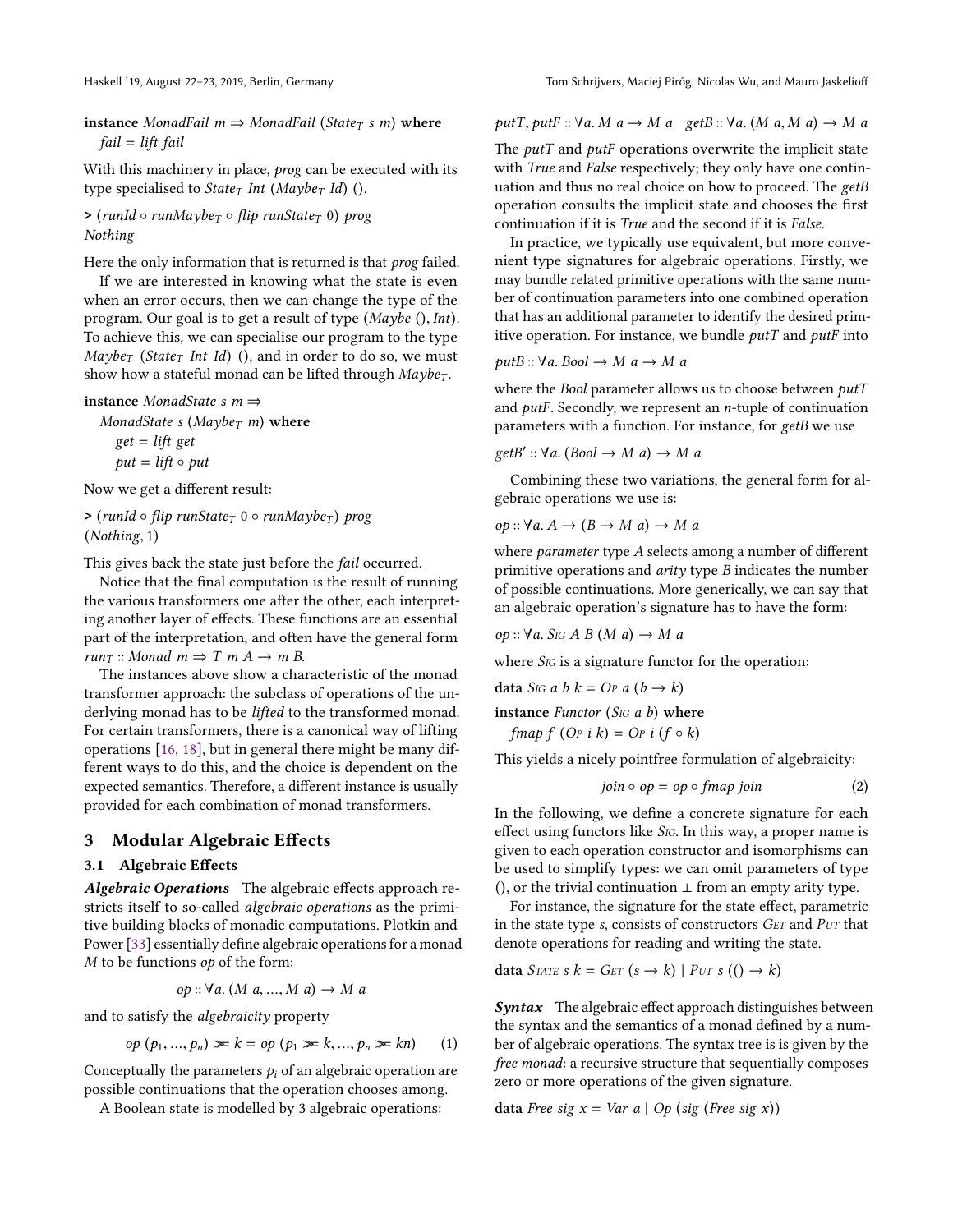The leaves of this tree are given by Var of type a, and nodes are operations  $Op$  that are shaped by sig. The result of return  $x$ is a leaf, and  $(\geq)$  grows the tree of operations at its leaves.

instance Functor  $f \Rightarrow Monad$  (Free f) where

return  $x = Var x$ Var  $x \geq f = f x$ Op op  $\gg$  f = Op (fmap ( $\gg$ f) op)

The last line satisfies algebraicity [\(2\)](#page-3-1) by construction.

Putting syntax together using these constructs directly can be cumbersome due to the additional layer of constructors. This can be alleviated by creating smart constructors:

get' :: Free (STATE s) s  $get' = Op(GET return)$  $put' :: s \rightarrow Free (STATE s) ()$ put′ s = Op (PUT s return)

Reproducing the program incr at type Free (STATE Int) () now requires code that essentially differs only in the type:

incr′ :: Free (STATE Int) ()  $incr' = get' \geq put' \circ succ$ 

Semantics The syntax in a Free sig datatype is given a structured interpretation by a fold over the structure. This is thought of as a handler for the syntax, since the syntax in sig is removed, or handled away, as a result of this operation.

fold :: Functor sig  $\Rightarrow$   $(a \rightarrow b) \rightarrow (sig \ b \rightarrow b) \rightarrow (Free \ sig \ a \rightarrow b)$ fold gen alg  $(Var x) = gen x$ fold gen alg  $(Op \text{ op}) = alg$  (fmap (fold gen alg) op)

The two key parameters to *fold* are the generator that interprets  $a$  values into the carrier  $b$ , and the sig-algebra that explains how to interpret the signature's operations. We call the triple  $\langle b, gen, alg \rangle$  a *handler* for the signature sig.

A handler for Free (STATE s) a terms is  $\langle s \rightarrow a, \text{gen}_S, \text{alg}_S \rangle$ :

 $gen_S :: a \rightarrow (s \rightarrow a)$ gens  $x = \lambda s \rightarrow x$  $alg_S :: (STATE S) (s \rightarrow a) \rightarrow (s \rightarrow a)$ algs (GET k) =  $\lambda s \rightarrow k s s$  $alg_S (PUT s k) = \lambda_- \rightarrow k$  () s

This handler behaves in the expected way, where the following program increments and returns the state.

 $\geq$  fold gen<sub>S</sub> alg<sub>S</sub> (incr'  $\geq$  get') 5 6

# 3.2 Modular Algebraic Effects

The modular composition of effects does not follow directly from the algebraic effects approach. Additional structure is required to allow signature and handlers to be composed.

#### 3.2.1 Modular Signatures

Signatures compose naturally with the coproduct functor  $sig_1 + sig_2$ , whose neutral element is Vom:

data  $(sig_1 + sig_2)$   $a = Inl (sig_1 a) | Inr (sig_2 a)$ data  $V$ <sub>DD</sub> $k$ 

Any signature sig is isomorphic to  $sig + VOD$ . This means that Vo<sub>ID</sub> serves as a base case with the handler  $\langle a, id, \perp \rangle$ :

runVoID :: Free VoID  $a \rightarrow a$ runVo $D =$  fold id  $\perp$ 

### 3.2.2 Traditional Modular Handlers

There are different ways to compose handlers. Firstly, if both handlers agree on the same carrier type b and the same generator gen, then the coproduct mediator can be used:

 $(\nabla)$ ::  $(sig_1 b \rightarrow b) \rightarrow (sig_2 b \rightarrow b) \rightarrow ((sig_1 + sig_2) b \rightarrow b)$  $(alg_1 \triangledown alg_2)$  (Inl op) =  $alg_1$  op  $(alg_1 \triangledown alg_2)$  (Inr op) =  $alg_2$  op

This mediator applies the appropriate algebra depending on the operation that is present. However, this coincidence of carrier type and generator is unusual, and more machinery is required to build a more general composition scheme.

Composition of Handlers The idea is to run one handler after the other, first interpreting only the syntax in  $S_{1G_1}$  with an algebra  $alg_1$  while forwarding the syntax of  $Sig_2$  with an algebra  $fwd_1$  and then interpreting the latter. The basic scheme for composing handlers looks like:

Free 
$$
(Sic_1 + (Sic_2 + Vow)) A_1
$$
 {fold gen<sub>1</sub>  $(alg_1 \triangledown fwd_1)$ }  
\n $\rightarrow$  Free  $(Sic_2 + Vow) A_2$  {fold gen<sub>2</sub>  $(alg_2 \triangledown fwd_2)$ }  
\n $\rightarrow$  Free  $Vow A_3$ 

This scheme works if the carrier of every handler is a computation type for the remaining signature. For instance, the carrier of the first handler should be Free ( $S_{IG2}$ +Vo<sub>ID</sub>)  $A_2$ . This requirement is always implicitly met in existing languages with native support for algebraic effects and handlers like Eff [\[2\]](#page-14-10), but in Haskell and other encodings explicit attention is required.

Consider a computation of type Free (FAIL + (STATE Int +  $V(D)$ ) a where  $F_{ALL}$  is the signature of failing computations:

$$
data \text{ FAL } k = \text{ FAL}
$$

 $fail' = Op$  FAIL

We can handle FAIL first with a handler and generator whose carrier is Free (STATE Int + VoID) (Maybe a), or  $C_F$  a for short.

type  $C_F$  a = Free (STATE Int + VoID) (Maybe a)

 $gen_{MF}: a \rightarrow C_F a$  $gen_{MF} x = return (Just x)$  $alg_{MF} :: FAL (C_F a) \rightarrow (C_F a)$  $alg_{MF}$  FAIL = return Nothing

While handling  $F_{ALL}$  the  $STATE \, s + V_{OLD}$  operations are untouched and forwarded to the resulting computation. Here, the forwarding algebra that achieves this is simply  $Op$ :

 $fwd_{MF} :: (STATE Int + VOD) (C_F a) \rightarrow (C_F a)$  $fwd_{MF}$  op = Op op

This is all combined into the *handle<sub>MF</sub>* function: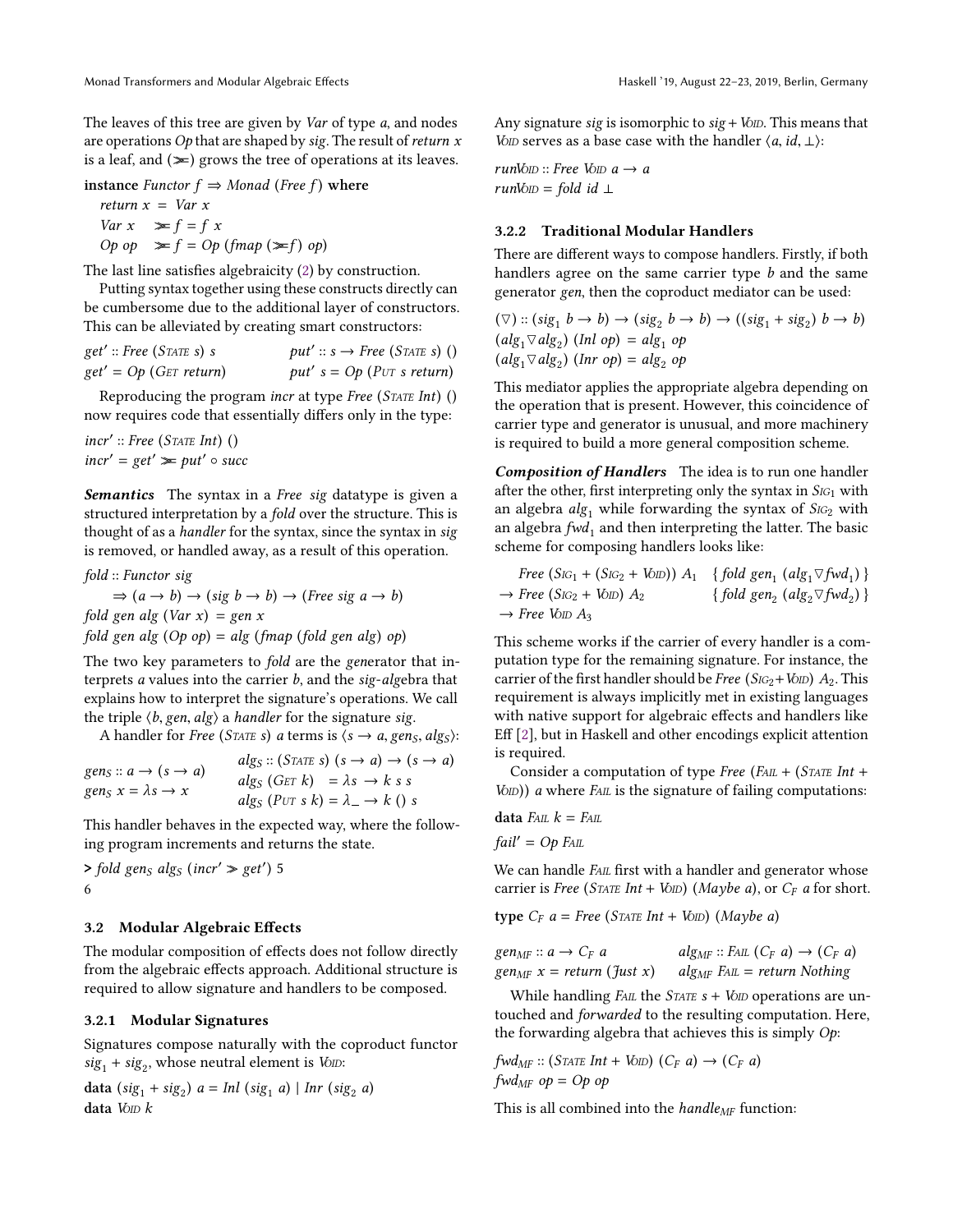handle<sub>MF</sub> :: Free (FAIL + (STATE Int + VoID)) a  $\rightarrow$  Free (STATE Int + VoID) (Maybe a) handle<sub>MF</sub> = fold gen<sub>MF</sub> (alg<sub>MF</sub> $\triangledown$ fwd)

Polymorphism for Orthogonal Effects Nothing in the definition of the FAIL handler depends on the fact that the remaining signature is  $S\text{TATE } s + V\text{OD}$ ; the handler is entirely orthogonal with respect to the remaining effect. We can expose this by making the generator and algebra signatures polymorphic in the computation monad.

 $gen_{MF}$ :: Monad  $m \Rightarrow a \rightarrow m$  (Maybe a) gen<sub>MF</sub>  $x = return (Just x)$  $alg_{MF}$  :: Monad  $m \Rightarrow$  FAIL  $(m \ (Maybe \ a)) \rightarrow m \ (Maybe \ a)$  $alg_{MF}$  FAIL = return Nothing

Similary, the forwarding algebra depends neither on the specific signature nor on the particular value type.

 $fwd$  :: Functor sig  $\Rightarrow$  sig (Free sig b)  $\rightarrow$  Free sig b fwd  $op = Op op$ 

This yields a more reusable handling function:

handle<sub>MF</sub> :: Functor sig  $\Rightarrow$  Free (FAIL + sig) a  $\rightarrow$  Free sig (Maybe a) handle<sub>MF</sub> = fold gen<sub>MF</sub> (alg<sub>MF</sub> $\triangledown$ fwd)

Post-Processing The basic scheme does not capture all uses of modular handlers. Consider the following encoding of *STATE* s where the carrier is  $m$  ( $s \rightarrow m$  *a*) rather than  $s \rightarrow m \, a$ , i.e., with an m as the outer part of the carrier type like implicitly enforced in languages like Eff:

$$
gen_{S_1} :: Monad m \Rightarrow a \rightarrow m (s \rightarrow m a)
$$
  
\n
$$
gen_{S_1} x = return (\lambda s \rightarrow return x)
$$
  
\n
$$
alg_{S_1} :: Monad m \Rightarrow STATE s (m (s \rightarrow m a)) \rightarrow m (s \rightarrow m a)
$$
  
\n
$$
alg_{S_1} (GET k) = return (\lambda s \rightarrow k s \ge \lambda f \rightarrow f s)
$$
  
\n
$$
alg_{S_1} (PUT s' k) = return (\lambda s \rightarrow k () \ge \lambda f \rightarrow f s')
$$

Handling the remaining effects with the basic scheme does not yield the desired result because it only affects the outer  $m$  in the carrier, and not the inner  $m$ . For this reason, effect and handler languages generally follow a more sophisticated scheme where some post-processing takes place. For instance, Eff provides a "finally" clause in its handlers in addition to the generator and the algebra. For state, this finally clause can be encoded as follows:

$$
\text{finally}_S: \text{ Monad } m \Rightarrow s \to (m (s \to m a) \to m a)
$$
\n
$$
\text{finally}_S \text{ } s0 = \lambda p \to p \blacktriangleright \lambda f \to f s0
$$

This clause runs the outer computation  $p$  and applies the resulting function  $f$  to the initial state  $s\theta$  to run the inner computation next. This effectively collapses the two levels of computation into one level that can be handled as before.

This more general scheme can be summarized as:

Free  $(S_{IG_1} + S_{IG_2} + V_{OD}) A_1 \{fold gen_1 (alg_1 \triangledown fwd_1) \}$  $\rightarrow C_1$  (Free (S<sub>IG2</sub> + V<sub>OID</sub>)) {  $finally_1$  }  $\rightarrow$  Free (S<sub>IG2</sub> + VoID)  $A_2$  $(alg_2 \triangledown fwd_2)$ }  $\rightarrow$  C<sub>2</sub> (Free VoID) {  $finally_2$  }  $\rightarrow$  Free Volo A<sub>3</sub>

### <span id="page-5-0"></span>3.2.3 Generalized Modular Handlers

In our setting, where there is freedom to break the mould of effects and handlers, the modular handling scheme can be generalized further in two ways.

**Escape from the Monad** Results can escape from the world of computations to yield a final carrier type:

$$
\rightarrow Free\ VOD\ A_3 \ \{runVOD\}
$$
  

$$
\rightarrow A_3
$$

Generalized Carriers The carrier types do not need to be of the form  $m \Lambda$  whith a monadic computation type  $m$  on the outside. We can for instance allow the more apt carrier type  $s \rightarrow m$  a for *STATE* s that does not feature the unnecessary outer m. Of course, as it is defined, the forwarding algebra is not compatible with this carrier type. Instead, we need to define a custom forwarding algebra:

 $fwd_S :: Function$  sig  $\Rightarrow$  sig (s  $\rightarrow$  Free sig a)  $\rightarrow$  (s  $\rightarrow$  Free sig a) fwds  $op = \lambda s \rightarrow Op$  (fmap ( $\lambda k \rightarrow k$  s) op)

More generally, we require that the carrier of a modular handler is of the form c m where  $c$  :: (\*  $\rightarrow$  \*)  $\rightarrow$  \* is a type constructor parameterized in the type m of the remaining computation, and that it provides a forwarding algebra. These is encapsulated in the ModularCarrier type class:

class ModularCarrier c where  $fwd_{MC}$  :: Monad  $m \Rightarrow m$  (c m)  $\rightarrow$  c m

The forwarding algebra is formulated as a polymorphic algebra  $fwd_{MC}$  for any monad m. We can specialize it to the free monad and the form we need as follows:

fwdsig :: (ModularCarrier c, Functor sig)  $\Rightarrow$  sig (c (Free sig))  $\rightarrow$  c (Free sig)  $fwd_{\text{sig}}$  op =  $fwd_{MC}$  (Op (fmap return op))

We require that  $fwd_{MC}$  is an Eilenberg-Moore algebra [\[8\]](#page-14-11). This means that it must respect the monad operations:

$$
fwd_{MC} \circ return = id \qquad (3)
$$

$$
fwd_{MC} \circ join = fwd_{MC} \circ fmap fwd_{MC} \qquad (4)
$$

The first law states that nothing happens when forwarding return, while the second states that forwarding a sequence of steps as a batch is the same as forwarding them individually.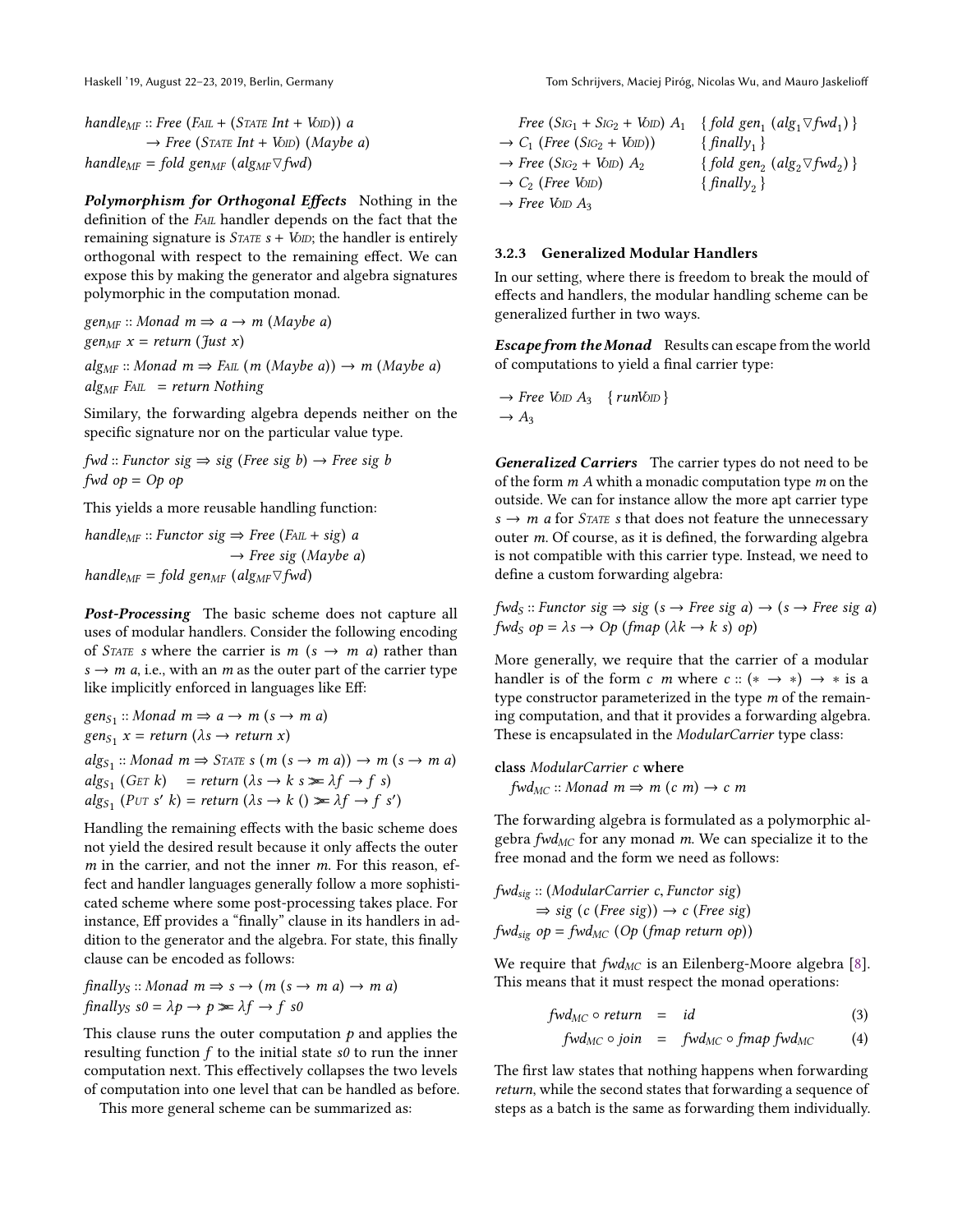**Summary** In summary, we define a modular handler for a signature S from values of type A to type B as the quadruple<sup>[1](#page-6-1)</sup>  $\langle C, \text{gen}, \text{alg}, \text{finally} \rangle$  where  $C : (\ast \rightarrow \ast) \rightarrow \ast$  is a modular carrier, and all three of the generator gen:: Monad  $m \Rightarrow A \rightarrow$ C m, algebra alg :: Monad  $m \Rightarrow S(C m) \rightarrow C m$ , and finally function finally :: Monad  $m \Rightarrow C$   $m \rightarrow m$  B are polymorphic in the monad m.

The general handling scheme is then of the form:

Free  $(S_{IG_1} + S_{IG_2} + V_{OD}) A_1 \{fold gen_1 (alg_1 \triangledown fwd_{sig})\}$  $\rightarrow C_1$  (Free sig<sub>2</sub> + VoID) { $finally_1$ }  $\rightarrow$  Free (S<sub>IG2</sub> + Vo<sub>ID</sub>)  $A_2$ {fold gen<sub>2</sub> (alg<sub>2</sub> $\forall$ fwd<sub>sig</sub>) }  $\rightarrow$  C<sub>2</sub> (Free Vo<sub>ID</sub>) { finally<sub>2</sub> }<br>  $\rightarrow$  Free Vo<sub>ID</sub> A<sub>3</sub> { runVo<sub>ID</sub>} {  $finally_{2}$  }  $\rightarrow$  Free VoID  $A_3$  $\rightarrow$  A<sub>3</sub>

Example To illustrate the approach, we wrap the STATE s carrier above it in a newtype constructor:

newtype State<sub>H</sub> s a m = State<sub>H</sub> {runState<sub>H</sub> :: s  $\rightarrow$  m a}

This way we can formulate a ModularCarrier instance:

instance ModularCarrier (State $_H$  s a) where

 $fwd_{MC}$  mf = State<sub>H</sub> ( $\lambda s \rightarrow$  do  $f \leftarrow mf$ ; runState<sub>H</sub> f s)

Now the semantics of STATE can be given as follows:

 $gen_{SH}$ :: Monad  $m \Rightarrow a \rightarrow State_H s a m$  $gen_{SH} x = State_H (\lambda s \rightarrow return x)$  $alg_{SH}$  :: Monad  $m \Rightarrow$  STATE s (State<sub>H</sub> s a m)  $\rightarrow$  State<sub>H</sub> s a m  $alg_{SH}$  (GET k) = State<sub>H</sub> ( $\lambda s \rightarrow runState_{H}$  ( $k s$ ) s)

 $alg_{SH}$  (PUT s k) = State<sub>H</sub> ( $\lambda \rightarrow runState_H$  (k ()) s)

With an appropriate finally function we get the modular STATE Int handler  $\langle State_H Int Int, gen_{SH}, alg_{SH}, flip \text{ runState}_H 5 \rangle$ :

 $\geq (runId \circ flip \ runState_H 5 \circ fold \ gen_{SH} \ alg_{SH}) \ (incr' \geq get')$ 6

We can compose this modular *State<sub>H</sub>* s a with other effects such as failure introduced above. A modular handler is  $\langle Maybe_H \text{ a } m, \text{gen}_F, \text{alg}_F, \text{run}$   $\text{Map}(e_H)$ , where the modular carrier is wrapped in a newtype for the type class instance:

```
newtype Maybe_H a m =
```
 $Maybe_H$  {runMaybe<sub>H</sub> :: m (Maybe a) }

```
instance ModularCarrier (Maybe<sub>H</sub> a) where
```
 $fwd_{MC}$  mf = Maybe<sub>H</sub> (do  $f \leftarrow mf$ ; runMaybe<sub>H</sub> f)

Observe that  $Maybe_H$  uses the same representation as  $Maybe_T$ , but has its type parameters swapped; in Section [6.2](#page-10-1) we show that other monad transformers give rise to modular carriers in a similar manner.

The associated generator and algebra are:

 $gen_F :: Monad \, m \Rightarrow a \rightarrow Maybe_H \, a \, m$  $gen_F x = Maybe_H (return (Just x))$ 

 $alg_F$  :: Monad  $m \Rightarrow$  FAIL (Maybe<sub>H</sub> a m)  $\rightarrow$  Maybe<sub>H</sub> a m  $alg_F$  FAIL = Maybe<sub>H</sub> (return Nothing)

Now putting the pieces together, we can work with composition in whichever way we want.

 $hdl_{FS} :: s \rightarrow Free (F_{AIL} + (STATE\ s + V_{OLD})) a \rightarrow Mapbe a$  $hdl_{FS}$  s = runVolo  $\circ$ flip runState<sub>H</sub> s  $\circ$  fold gen<sub>SH</sub> (alg<sub>SH</sub> $\triangledown$ fwd<sub>sig</sub>)  $\circ$ runMaybe<sub>H</sub>  $\circ$  fold gen<sub>F</sub> (alg<sub>F</sub> $\triangledown$ fwd<sub>sig</sub>)  $hdl_{SF} :: s \rightarrow Free (STATE s + (F_{ALL} + V_{OLD})) a \rightarrow Maybe a$ 

 $hdl_{SE} s = runV_0$  o

runMaybe<sub>H</sub>  $\circ$  fold gen<sub>F</sub> (alg<sub>F</sub> $\triangledown$ fwd<sub>sig</sub>)  $\circ$ flip runState<sub>H</sub> s  $\circ$  fold gen<sub>SH</sub> (alg<sub>SH</sub> $\triangledown$ fwd<sub>sig</sub>)

While the above two handlers for state and failure are both polymorphic in the value type a, this is not a necessity for handlers. Consider the following alternative handler  $\langle Def \ m, gen_D, alg_D, runDef \rangle$  for failure that only works for Int computations.

newtype Def  $m = Def$  {runDef :: m Int}

instance ModularCarrier Def where

 $fwd_{MC}$  mf = Def (do  $f \leftarrow mf$ ; runDef f)  $gen_D :: Monad \ m \Rightarrow Int \rightarrow Def \ m$  $gen_D x = Def (return x)$  $alg_D$  :: Monad  $m \Rightarrow$  FAIL (Def  $m$ )  $\rightarrow$  Def m

 $alg_D$  FAIL = Def (return 0)

This handler does not abort the computation upon failure, but instead proceeds with the default value 0. Section [5](#page-8-0) shows how to formulate similar monad transformers that can only be run with computations of a particular value type.

# <span id="page-6-0"></span>4 Comparing the Two Approaches

The remainder of this paper compares the expressivity of the two approaches. We start by highlighting some of the differences between the two.

**Overloadable Syntax** Both approaches provide a monadic syntax for effectful computations that can be overloaded with different semantics. In the case of monad transformers this overloadable syntax is captured in terms of a polymorphic type m that is constrained by monad subclass constraints. For the state effect we use the type

### MonadState s  $m \Rightarrow m$

Note that the constraint polymorphism not only leaves the semantics open, but also whether other effects can be used in the computation. In order to specify that multiple effects are combined, we pile up monad subclass constraints. For instance, the constraint

```
(MonadState s m, MonadFail m) \Rightarrow m
```
expresses that both the state and failure effects can be used.

<span id="page-6-1"></span><sup>&</sup>lt;sup>1</sup>We often do not explicitly identify the *finally* function, in particular when it is a trivial newtype isomorphism.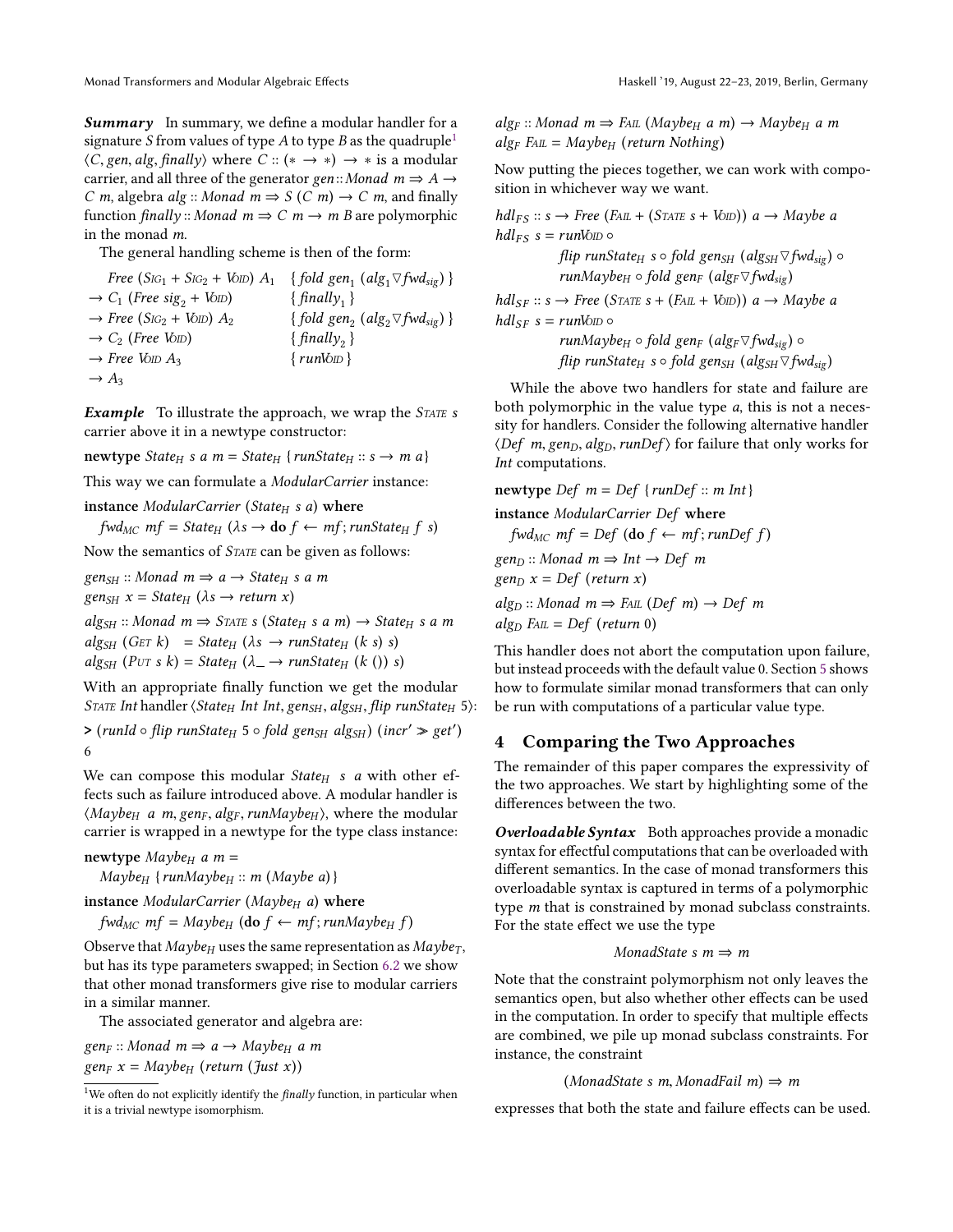In the case of algebraic effects, we use the free monad for the syntax of monadic computations. It is parameterised in the signature functor of the particular effects that can occur. Multiple effects are combined using the (functor) coproduct of the signatures. For instance, the type

Free (STATE 
$$
s + F
$$
AL)

provides state and failure effects. The type that specifies that the state effect can occur with other effects is

$$
Function\ sig \Rightarrow Free\ (STATE\ s + sig).
$$

Because the monad transformer approach uses type-class constraints to overload syntax, the order in which they are written does not matter. E.g., (MonadState s m, MonadFail <sup>m</sup>) is the same constraint as (MonadFail <sup>m</sup>, MonadState s m). On the other hand, the algebraic-effects approach seems less flexible, since the coproduct fixes an order on signatures. However, this is not an essential shortcoming, as there are implementation techniques that abstract away the exact order of the coproduct [\[23,](#page-14-4) [40\]](#page-15-3).

Expressivity of effect manipulating functions In the monad transformers approach, effects are manipulated by member functions of a monad subclass. In principle, there are no limitations on what a member function can be, but this freedom is a double-edged sword: the functions have no structure and therefore it is difficult to solve the problem of lifting a function of a monad to the transformed monad. An important contribution of Liang et al. [\[27\]](#page-14-5) was to show how this is possible for a range of important effects.

In the algebraic effects approach, effects are introduced with algebraic operations as determined by a signature. Algebraic operations for a signature functor SIG correspond to functions  $\forall a$ . Sig  $a \rightarrow M$  a. This restriction on the type of the operations provides more structure, but leaves out operations which work over a scope, such as the exception-handling operation catch. The problem of expressing scoping operations led Plotkin and Pretnar [\[34\]](#page-15-4) to introduce the notion of handlers. However, Wu et al. [\[44\]](#page-15-5) showed that treating scoping operations as handlers causes modularity problems, since these operations tie together syntax and semantics, and therefore some semantics cannot be expressed without changing the original program (see discussion below).

Algebraic operations can be easily lifted through a monad transformer by post-composing with lift. An advantage of the modular algebraic approach is that handlers only need to deal with the topmost effect, whereas monad transformers would require a special lifting function. Therefore, there seems to be a trade-off: either liftings for scoped operations such as catch are provided, or some modularity is lost.

Effect Semantics Both approaches provide a way to assign different semantics to the same syntax.

In the case of monad transformers, the semantics are assigned by instantiating the polymorphic type variable m with

a stack of transformers that satisfies all the type class constraints. The variation in semantics is possible because there are different stacks that satisfy the same set of constraints.

Firstly, transformers can be reordered, which gives rise to different interactions between the effects. For instance, both State<sub>T</sub> s (Maybe<sub>T</sub> Id) and Maybe<sub>T</sub> (State<sub>T</sub> s Id) satisfy the constraints (MonadState s m, MonadFail <sup>m</sup>), but give rise to different interactions between state and failure handling.

Secondly, multiple transformers can satisfy the same constraint. For instance, the logging state transformer also satisfies MonadState s m and records the intermediate states.

 $newtype LogState_T s m a =$ LST { $runLST :: s \rightarrow m (a, s, [s])$ }

instance *Trans* (LogState<sub>T</sub> s) where

lift  $m = LST$  ( $\lambda s \rightarrow$  do  $x \leftarrow m$ ; return  $(x, s, [\ ])$ )

instance Monad  $m \Rightarrow Monad (LogState_T s m)$  where return  $x = LST$  ( $\lambda s \rightarrow return (x, s, [$ ]))  $m \geq f = LST \ (\lambda s \to \text{do } (x, s', h_1) \leftarrow runLST \ m \ s$  $(y, s'', h_2) \leftarrow \text{runLST} (f x) s'$ return  $(y, s'', h_1 + h_2)$ 

instance Monad  $m \Rightarrow MonadState \ s \ (LogState_T \ s \ m)$  where  $get = LST (\lambda s \rightarrow return (s, s, []))$ put  $s = LST \ (\lambda s' \rightarrow return \ ((), s, [s']) )$ 

The instance that is used is decided by specifically stating the desired concrete type.

In the algebraic-effect approach, the handlers are in charge of assigning semantics by folding the syntax tree into a particular carrier by means of a particular algebra. By using different handlers to interpret the same effect, we obtain flexibility in the interpretation. For instance, the following handler logs state operations:

newtype  $LogState_H$  s a m  $= LS \{ runLS_H :: s \rightarrow [s] \rightarrow m (a, [s]) \}$  $gen_{LS}$ :: Monad  $m \Rightarrow a \rightarrow LogState_H$  s a m  $gen_{LS} x = LS (\lambda s h \rightarrow return (x, reverse h))$  $alg_{LS} ::$  STATE s (LogState<sub>H</sub> s a m)  $\rightarrow$  LogState<sub>H</sub> s a m  $alg_{LS}$  (GET k) = LS ( $\lambda s$  h  $\rightarrow$  runLS<sub>H</sub> (k s) s h)  $alg_{LS}$   $(PUT s k) = LS (\lambda s' h \rightarrow runLS_H (k()) s (s':h))$ 

Similar to the transformer approach, we may also control the effect interaction by running the handlers in different orders. (In our crude implementation, we would also need to re-arrange the order of the coproduct of signatures to match the order of handlers.) However, there is a catch: since effect manipulating functions such as *catch* are handlers, a program may have handlers interspersed with algebraic operations. Consequently, the ordering of effects may be determined by the structure of the program, and some interpretations may be impossible to achieve for such a program [\[44\]](#page-15-5).

Despite these differences, monad transformers and effect handlers have much in common. In the remainder of this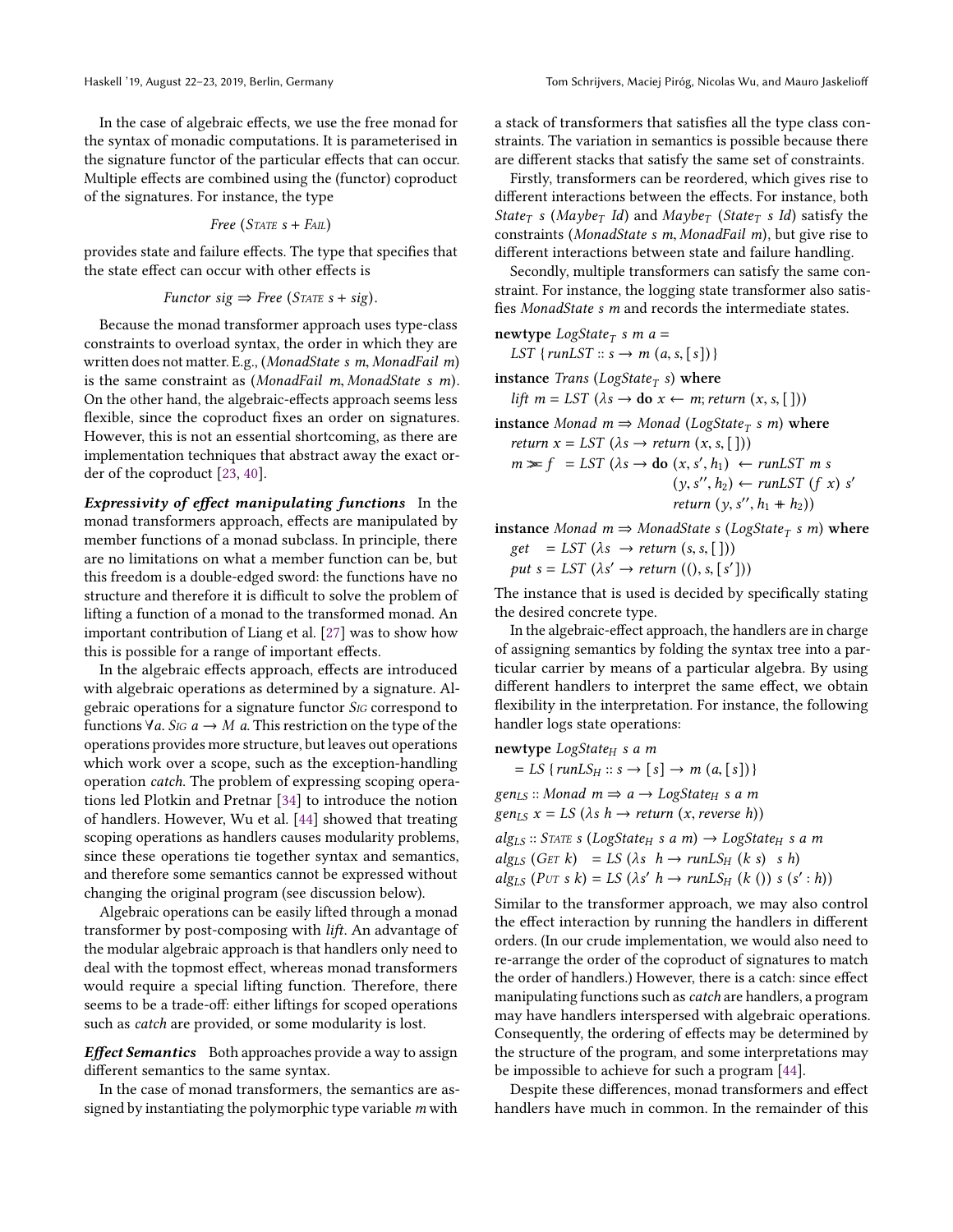paper we formalise these similarities by showing a class of transformers that correspond to effect handlers, and vice versa. This establishes that there is a significant common ground between the two approaches.

# <span id="page-8-0"></span>5 Algebraic Effects as Monad Transformers

This section establishes that the algebraic effects approach is definitely not more expressive than the transformers approach by embedding the former in the latter. In particular, we show how to generically derive a monad transformer from an algebraic effect.

### <span id="page-8-2"></span>5.1 From Signature to Monad Subclass

Whereas in the algebraic effects approach operations are characterised by a signature functor, monad transformers provide operations via a monad subclass. A monad subclass is defined in terms of a given signature functor:

class (Monad m, Functor sig) <sup>⇒</sup> MonadEff sig m <sup>|</sup> <sup>m</sup> <sup>→</sup> sig where eff :: sig x → m x

This class declaration is generic in the signature and provides exactly one algebraic operation eff that distinguishes between an effect's different operations by taking the syntax of the desired operation as a parameter.

Here we have not used the type sig  $(m \ a) \rightarrow m \ x$  for operations introduced in Section [3.1.](#page-3-2) Instead, we have used an alternative representation that enforces algebraicity [\(2\)](#page-3-1) by the type system alone rather than with an additional law.

The correspondence between the two presentations of algebraic operations is as follows:

 $algEff :: MonadEff sig m \Rightarrow sig (m x) \rightarrow m x$  $algEff = join \circ eff$ fromAlg :: (Functor sig, Monad m)  $\Rightarrow$  ( $\forall x.$  sig  $(m x) \rightarrow m x$ )  $\rightarrow$  (sig  $x \rightarrow m x$ ) fromAlg  $op = op \circ fmap$  return

This isomorphism can be shown by proving one way that fromAlg algEff =  $eff$ , and the other way, assuming that  $eff = from Alg$  op and that op is algebraic, then  $algEff = op$ .

There is a trivial instance of MonadEff which interprets any signature in the corresponding free monad.

instance Functor sig  $⇒$  MonadEff sig (Free sig) where  $eff$  op = Op (fmap return op)

This places a return at every continuation.

Alternative Signatures Neither the form sig  $x \to m x$ nor sig  $(m x) \rightarrow m x$  is always the most convenient for operations. We can often provide more convenient operations, by using so-called generic effects [\[33\]](#page-14-9).

Using the functor  $S$ IG a b (Section [3.1\)](#page-3-2) gives the following equivalence [\[19\]](#page-14-12). For all functors  $m$ , and types  $a$  and  $b$ ,

<span id="page-8-1"></span>
$$
a \to m b \quad \cong \quad \forall x. \, S \text{ is a } b \, x \to m \, x \tag{5}
$$

The components of the isomorphism are as follows:

toSig :: Functor  $m \Rightarrow (a \rightarrow m b) \rightarrow (\forall x. S$ ig a b  $x \rightarrow m x)$ toSig  $f$  (O<sub>P</sub>  $a$  g) = fmap  $g$  ( $f$   $a$ ) fromSig :: Functor  $m \Rightarrow$ 

 $(\forall x. S \text{ is a } b \text{ } x \rightarrow m \text{ } x) \rightarrow (a \rightarrow m \text{ } b)$ from Sig op  $a = op$  (O<sub>P</sub>  $a$  id)

When a signature functor is isomorphic to  $S$ IG  $A$   $B$  for some A and B, then we can use the equivalence above and obtain a generic effect. (This is an application of the Yoneda lemma.)

For example, for the state effect, the MonadState interface of Section [2.2](#page-1-1) can be recovered; STATE s is isomorphic to SIG ()  $s+S$ IG s (), and so equivalence [\(5\)](#page-8-1) gives two operations:

get :: MonadEff (STATE s)  $m \Rightarrow$  ()  $\rightarrow m$  s get () =  $eff$  (G<sub>ET</sub> id) put :: MonadEff (STATE s)  $m \Rightarrow s \rightarrow m$  () put  $s = eff$  (P<sub>UT</sub> s id)

Note that, if we specialize these definitions to the free monad, we get the smart constructors in Section [3.1.](#page-3-2)

Lifting eff of the base monad through a monad transformer  $T$  is simply post-composition with  $lift$ :

# instance MonadEff sig  $m \Rightarrow MonadEff$  sig (T m) where eff op =  $lift \circ eff$

Therefore, the lifting of algebraic operations through any monad transformer is completely unproblematic and an implementation could provide it automatically.

# 5.2 From Handler to Monad Transformer

Now that we have a suitable monad subclass, we can provide a monad transformer that instantiates this subclass in terms of a given handler. In fact, we give two ways to do so below.

The Free Transformer The free monad transformer over a given signature sig is a generic monad transformer that instantiates MonadEff .

newtype  $Free_T$  sig m  $a = Free_T$  {run<sub>F</sub> :: m (FreeF sig m a)}

data FreeF sig m a = Return<sub>F</sub> a | Op<sub>F</sub> (sig (Free<sub>T</sub> sig m a))

Its monad instance is analogous to the free monad, except that it interleaves operations with the transformed monad.

$$
\begin{aligned}\n\text{instance (Monad m, Function sig)}\\
&\Rightarrow \text{Monad (Free}_T \text{ sig m) where} \\
\text{return x} &= \text{Free}_T \text{ (return (Return}_F x)) \\
(\text{Free}_T \text{ t}) &\geq f = \text{Free}_T \text{ (t} \geq \text{go}) \text{ where} \\
&\text{go (Return}_F a) = \text{run}_F \text{ (f a)} \\
&\text{go (Op}_F \text{ op)} = \text{return } (\text{Op}_F \text{ (fmap } (\geq f) \text{ op}))\n\end{aligned}
$$

The transformed monad Free  $_I$  sig<sub>1</sub> m implements both the operations from the signature  $\mathfrak{sig}_1$  and the algebraic operations of the monad  $m$ . Thus, we obtain the following instance: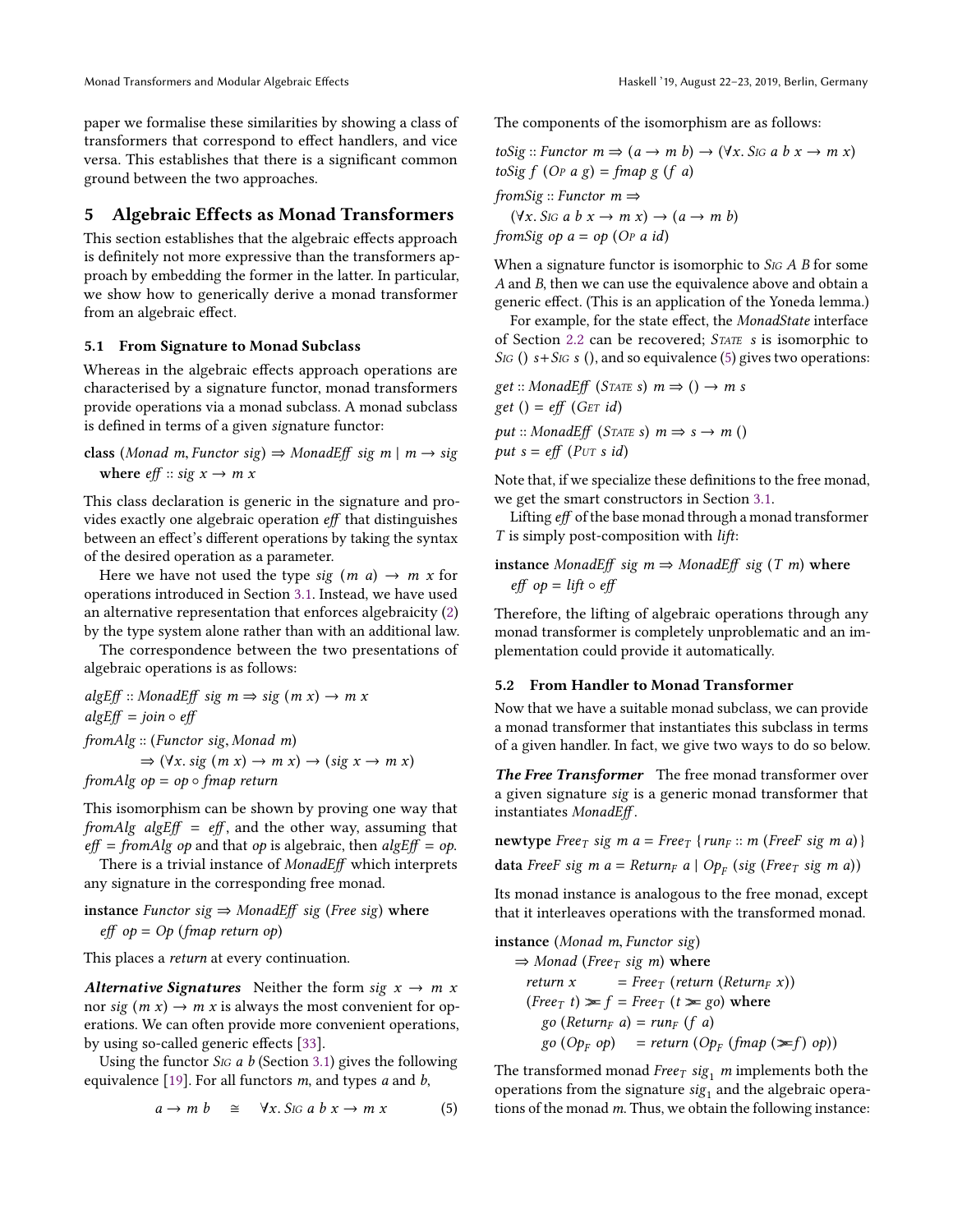**instance** (Functor sig<sub>1</sub>, MonadEff sig<sub>2</sub> m)<br>  $\rightarrow$  MonadEff (sig<sub>1</sub> sig<sub>2</sub>) (Free-sig

 $\Rightarrow$  MonadEff (sig<sub>1</sub> + sig<sub>2</sub>) (Free<sub>T</sub> sig<sub>1</sub> m) where  $\mathit{eff}$  (Inl op) = Free<sub>T</sub> (return (Op<sub>F</sub> (fmap return op)))  $eff$  (Inr op) = lift (eff op)

This definition clearly does not rely on the handler at all. All the work to actually interpret the syntax and recover the handler's semantics is in the corresponding fold function.

 $foldFree_T :: (Monad m, Functor sig, Modular Carrier c)$  $\Rightarrow$   $(a \rightarrow c \; m) \rightarrow (sig (c \; m) \rightarrow c \; m)$  $\rightarrow$  Free<sub>T</sub> sig m a  $\rightarrow$  c m foldFree<sub>T</sub> gen alg = goM where  $\text{g} \text{o} M = \text{f} \text{w} \text{d}_{\text{MC}} \circ \text{f} \text{m} \text{a} \text{p} \text{g} \text{o} \text{Si} \text{g} \circ \text{r} \text{u} \text{n} \text{F}$ goSig (Return<sub>F</sub> x) = gen x  $g \circ Sig \ (Op_F \ op) = alg \ (f map \ g \circ M \ op)$ 

For all signatures  $\operatorname{sig}_1$  and  $\operatorname{sig}_2$ , it is the case that  $\operatorname{Free}\left(\operatorname{sig}_1+\right.$  $sig_2$ ) is isomorphic to *Free*<sub>T</sub>  $sig_1$  (*Free*  $sig_2$ ). The isomorphism is given as follows:

\n
$$
\text{toFree}_T: (\text{Function sig}_1, \text{Function sig}_2) \Rightarrow \text{Free}(sig_1 + sig_2) \, a \rightarrow \text{Free}_T \, sig_1 \, (\text{Free sig}_2) \, a
$$
\n

\n\n $\text{toFree}_T = \text{fold return} \, (\text{join} \circ \text{eff})$ \n

fromFree<sub>T</sub> :: (Functor sig<sub>1</sub>, Functor sig<sub>2</sub>)<br>  $\rightarrow$  Free<sub>n</sub> sig<sub>1</sub> (Free sig<sub>1</sub>) e<sub>n</sub> ) Free  $\Rightarrow$  Free<sub>T</sub> sig<sub>1</sub> (Free sig<sub>2</sub>) a  $\rightarrow$  Free (sig<sub>1</sub> + sig<sub>2</sub>) a

fromFree $\tau$  = join ∘ fold return (join ∘ eff ∘ Inr) ∘ fmap fromFree<sub>F</sub> ∘ run<sub>F</sub> where fromFree<sub>F</sub> (Return<sub>F</sub> a) = return a  $from Free_F (Op_F op) =$ 

join (eff (Inl (fmap from Free<sub>T</sub> op)))

The functions above are mutual inverses, but they are also monad morphisms. (A category-theory inclined reader will recognise this as a consequence of Hyland et al.'s [\[15\]](#page-14-13) characterisation of Free $T$  sig m as a coproduct of m and Free sig in the category of monads and monad morphisms.) Moreover, the respective folds correspond:

fold gen (liftAlg alg) = foldFree<sub>T</sub> gen alg  $\circ$  toFree<sub>T</sub>

Finally, *Free* $\tau$ 's run function puts everything together:

 $runFree_T :: (Monad m, Function sig, Modular Carrier c)$  $\Rightarrow$   $(a \rightarrow c \ m) \rightarrow (sig (c \ m) \rightarrow c \ m) \rightarrow (c \ m \rightarrow m \ b)$  $\rightarrow$  Free<sub>T</sub> sig m a  $\rightarrow$  m b runFree<sub>T</sub> gen alg finally = finally  $\circ$  foldFree<sub>T</sub> gen alg

The Non-Free Transformer The above definition is not entirely satisfactory because it relies on  $Free<sub>T</sub>$  as an intermediate data structure. Instead, we may want a transformer that captures the intended denotation  $c$  in its carrier type. We obtain this with a instance of the continuation monad.

newtype Cont  $r x = Cont \{ runCont :: (x \rightarrow r) \rightarrow r \}$ 

We specialise *Cont* so that the return type is a modular carrier, and the monad instance for ContC is essentially the same as the well-established one for Cont.

newtype  $ContC$  c  $(m::* \rightarrow *)$   $a =$ ContC {  $unContC :: (a \rightarrow c m) \rightarrow c m$  } instance Monad (ContC  $c$  m) where return  $x = ContC$  ( $\lambda k \rightarrow k x$ )  $m \ge k =$ ContC ( $\lambda c \rightarrow unContC$  m ( $\lambda x \rightarrow unContC$  ( $k x$ ) c)) For any modular carrier c, ContC c is a monad transformer.

instance ModularCarrier  $c \Rightarrow Trans (Cont C c)$  where lift  $m = ContC$  ( $\lambda k \rightarrow fwd_{MC}$  (fmap k m))

For any fixed signature SigC, modular carrier C, and algebra  $algC::SigC(C m) \rightarrow C m$ , we may define *ContC C m* to be a signature monad, using the following generic function:

$$
effContC :: (Function \ sig)
$$
  

$$
\Rightarrow (cis (a \ m) \rightarrow a \ m)
$$

 $\Rightarrow$  (sig (c m)  $\rightarrow$  c m)  $\rightarrow$  sig x  $\rightarrow$  ContC c m x effContC alg  $s = ContC$  ( $\lambda k \rightarrow alg$  (fmap k s))

instance (MonadEff sig<sub>2</sub> m)

 $\Rightarrow$  MonadEff (SigC + sig<sub>2</sub>) (ContC C m) where  $eff$  (Inl  $op$ ) = effContC algC op  $eff (Inr op) = lift (eff op)$ 

We embed syntax in ContC c using toContC alg. Unlike the transformation into the free monad transformer, the application of toContC alg is effectively giving semantics to the syntax, and therefore there is no way back.

$$
toContC :: (Function sig_1, Function sig_2, ModularCarrier c)
$$
  
\n
$$
\Rightarrow (\forall m. Monad \space m \Rightarrow sig_1 \space (c \space m) \rightarrow c \space m)
$$
  
\n
$$
\rightarrow Free (sig_1 + sig_2) \space a \rightarrow ContC \space c \space (Free sig_2) \space a
$$
  
\ntoContC alg =

fold return ((join  $\circ$  effContC alg) $\triangledown$ (join  $\circ$  lift  $\circ$  eff))

The correctness of this embedding lies in the fact that for all algebras  $alg$ , the function  $toContC$  alg is a monad morphism, and that any handler fold gen (liftAlg alg) can be recovered as the following composition:

fold gen (liftAlg alg) =  $unContC$  gen  $\circ$  toContC alg

Again, the run function puts everything together:

$$
runContC :: (Monad m, Functor sig, ModularCarrier c)
$$
  
\n⇒  $(a \rightarrow c m) \rightarrow (c m \rightarrow m b)$   
\n→  $ContC c m a \rightarrow m b$   
\n $runContC gen finally = finally \circ unContC gen$ 

Example Let us illustrate the second approach on the Def handler from Section [3.2.3](#page-5-0) and derive a transformer  $Def_T$ . Specializing the definitions makes its code more palatable.

newtype  $Def_T$  m a =  $Def_T \{unDef_T :: (a \rightarrow m Int) \rightarrow m Int\}$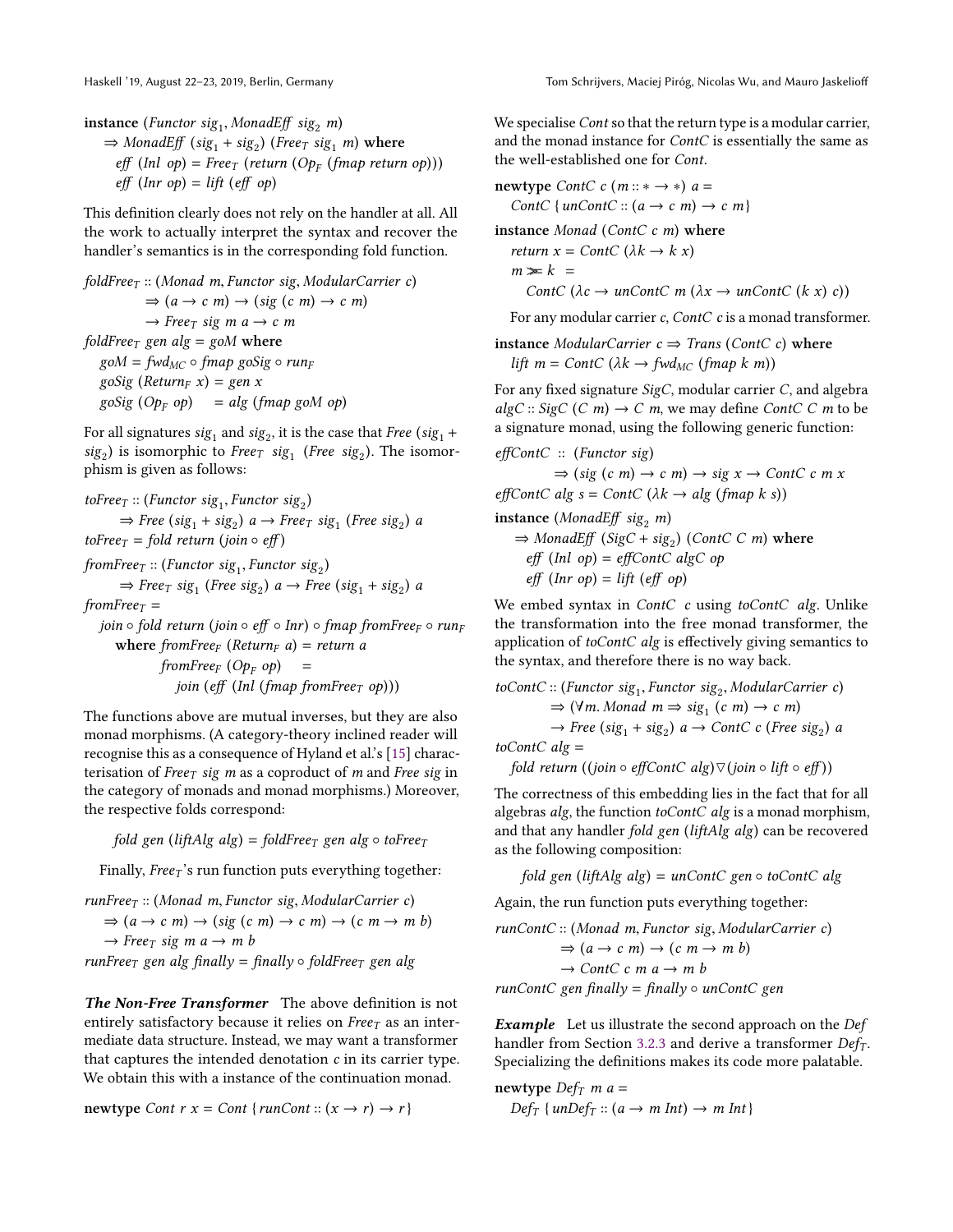The specialised MonadEff instance is a MonadFail instance:

instance Monad  $m \Rightarrow$  MonadFail (Def<sub>T</sub> m) where  $fail = Def_T (\lambda k \rightarrow return 0)$ 

The run function is rather atypical for monad transformers in that it only applies to computations that yield an Int, rather than computations of any type.

 $runDef_T :: Monad \, m \Rightarrow Def_T \, m \, Int \to m \, Int$  $runDef_T$  (Def<sub>T</sub> p) = p return

This specificity is not unusual for handlers, and our construction shows that it carries over easily to transformers.

# <span id="page-10-0"></span>6 Monad Transformers as Algebraic Effects

Given a monad subclass MonadX and corresponding transformer T that implements the operations of MonadX, we need to distinguish between the algebraic operations, and the non-algebraic ones.

The lack of structure in the type signatures of member functions of the monad sub-classes greatly complicates a systematic translation from monad transformers into the more structured approach of modular algebraic effects. Nevertheless, it is often possible to systematically identify algebraic operations using the equivalences shown in Section [5.1.](#page-8-2)

### 6.1 Transformer Signature

As discussed in Section [5.1,](#page-8-2) algebraic operations come in many different guises. However, in the monad-transformer approach, they are usually presented as a generic effect:

$$
op: A \rightarrow m
$$
 B

where  $A$  and  $B$  are types that do not contain the type variable  $m$ . Using equivalence [\(5\)](#page-8-1), we obtain that the signature functor for such an operation must be  $S$ IG A B. For instance, this way we can derive the standard STATE signature (Section [3.1\)](#page-3-2) from the MonadState class.

Any type variables that are universally quantified and occur only in the return type of a generic effect can be interpreted as a nullary operation. For instance, this happens to the type variable a of the mzero method in MonadPlus:

#### class Monad  $m \Rightarrow$  MonadPlus m where

mzero :: m a mplus ::  $m a \rightarrow m a \rightarrow m a$ 

The type of *mzero* is, explicitly,  $\forall a$ . Monad  $m \Rightarrow m$  a. The universal quantification implies that an a value is never produced, and therefore it can be replaced by an empty type:

### data Void

which has the property that for every type  $r$  there is exactly one inhabitant of type *Void*  $\rightarrow$  *r*. Changing the type  $\forall a.$  Monad  $m \Rightarrow m$  a to Monad  $m \Rightarrow m$  Void, and adding a unit input gives the following equivalent type for mzero:

 $mzero: ( ) \rightarrow m$  Void

The type of *mzero* gives rise to its signature functor:

data NONDET  $k = M$ ZERO () (Void  $\rightarrow k$ ) | ...

Since both the unit type () and the type ( $\text{Void} \rightarrow r$ ) are trivial they can be removed.

data NONDET  $k = M$ ZERO | ...

In contrast, the signature of mplus :: m  $a \rightarrow m \ a \rightarrow$  $m$  a is not that of a generic effect. It is directly given as an operation with two continuation parameters. To be algebraic, it must of course also satisfy the algebraicity property. This is indeed the case for most of the usual instances [\[36\]](#page-15-6), except for Maybe. With this restriction, the operation *mplus* is algebraic with signature SIG () Bool, or, in specialised form,

data CHOOSE  $k =$  CHOOSE (Bool  $\rightarrow k$ )

It is equivalent to a generic effect *choose* :: ()  $\rightarrow$  *m* Bool that returns one of two possibilities.

Incorporating this into NONDET by renaming the constructor, results in a signature functor for MonadPlus:

data NONDET  $k = M$ ZERO | MPLUS (Bool  $\rightarrow k$ )

This is, of course, isomorphic to  $F_{AIL} + C_{HOOSE}$ , we can give it a semantics with the handler  $\langle MPlus_H \; m \; a, gen_{MP}, alg_{MP} \rangle$ :

newtype NonDetH a  $m = \text{NonDetH} \{ \text{runNonDetH} :: m \{a\} \}$ 

instance ModularCarrier (NonDetH a) where

 $fwd_{MC}$  = NonDetH  $\circ$  join  $\circ$  fmap runNonDetH

genNonDetH :: Monad  $m \Rightarrow a \rightarrow$  NonDetH a m

genNonDetH  $x = \text{NonDetH}$  (return  $[x]$ )

algNonDetH  $::$  Monad  $m \Rightarrow$ 

NONDET (NonDetH a m)  $\rightarrow$  NonDetH a m

```
algNonDetH (MPLUS k) =
  NonDetH (do xs \leftarrow runNonDetH (k True)
```

$$
M = \frac{1}{2} \left( \frac{1}{2} \pi \right)
$$

 $ys \leftarrow runNonDetH$  (k False) return  $(xs + ys)$ 

 $algNonDetH$  (MZERO) = NonDetH (return [])

As fwd<sub>MC</sub> is just join, MPlus<sub>H</sub> a is clearly a modular carrier.

#### <span id="page-10-1"></span>6.2 Transformer Handler

It is easy to write a modular handler for a monad transformer T: the carrier type of the handler is the transformer type itself, as long as we fix the return type:

newtype  $Wrap_T$  a m =  $Wrap_T$  {unWrap<sub>T</sub> :: T m a}

The monadic structure readily provides implementations for the operations and for the generator. In detail, if  $T$  implements a signature  $S_{\text{IG}T}$  via a function eff<sub>T</sub> :: Monad m  $\Rightarrow$  $S_{\text{IG}T}$   $a \rightarrow T$  *m a*, an algebra and generator are defined as:

 $alg_T :: (Monad \; m) \Rightarrow SIG_T \; (Wrap_T \; a \; m) \rightarrow Wrap_T \; a \; m$  $alg_T = Wrap_T \circ join \circ eff_T \circ final$  un Wrap  $gen_T :: Monad \, m \Rightarrow a \rightarrow Wrap_T \, a \, m$ 

 $gen_T = Wrap_T \circ return$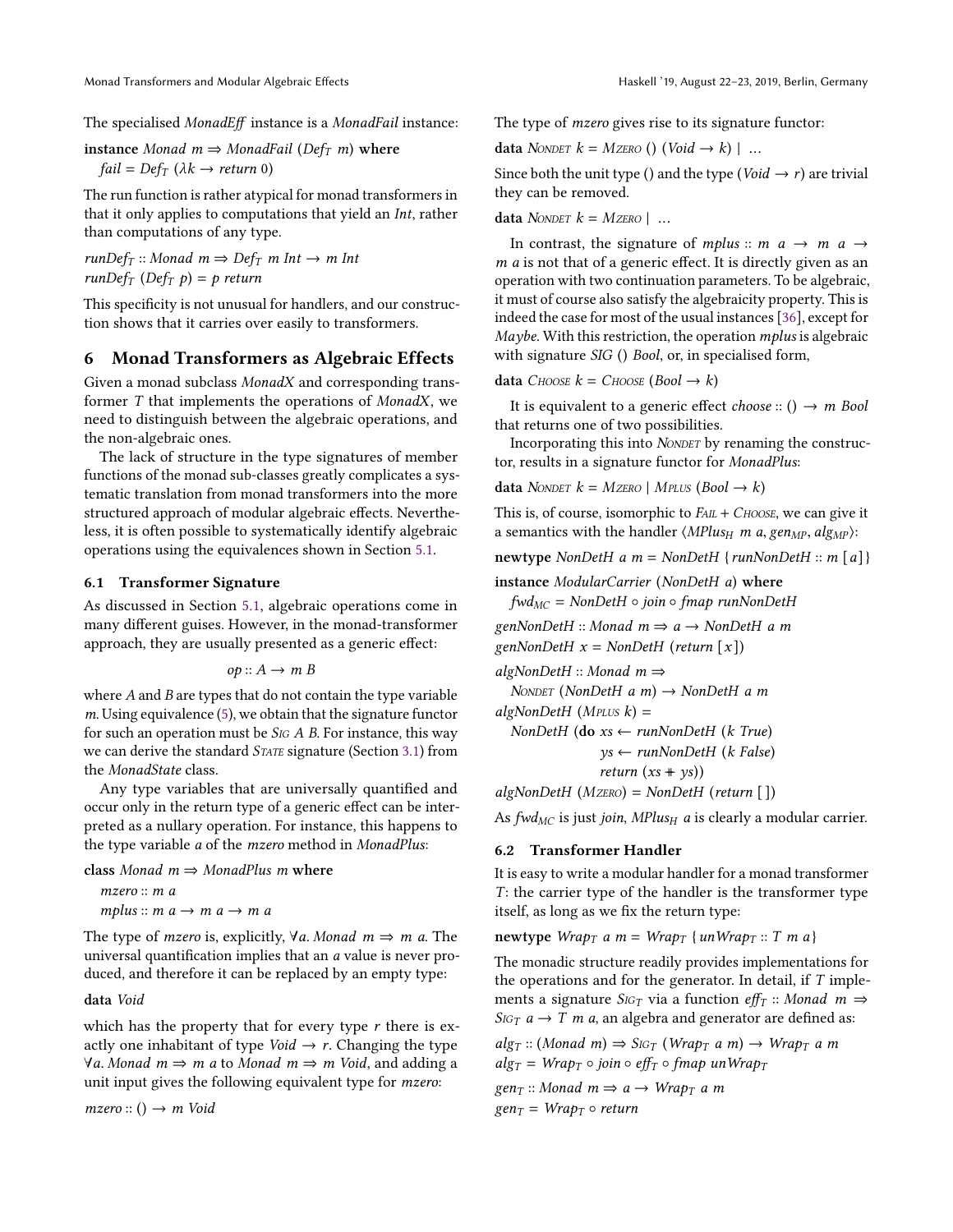The transformer T also makes for a modular carrier:

$$
instance\ \textit{ModularCarrier}\ (\textit{Wrap}_T\ a)\ \textit{where}
$$

$$
fwd_{MC} = Wrap_T \circ join \circ lift \circ fmap \; unWrap_T
$$

With this, we define the following handler:

$$
hdl_T :: Free (SIG_T + sig) a \rightarrow Wrap_T a (Free sig)
$$
  

$$
hdl_T = Wrap_T \circ fold gen_T (liftAlg alg_T)
$$

This embedding is correct because unWra $p_T$  hdl<sub>T</sub> is a monad morphism that respects the  $\mathit{eff}_{T}$  function in the sense that

$$
eff_T \nabla eff = unWrap_T \circ hdl_T \circ eff
$$

where eff in the left-hand side of the equation comes from the MonadEff instance of the Free sig type, eff in the right-hand side comes from the instance for Free ( $S_{IGT}$  + sig). The fact above follows from the universal property of free monads. It states that for all signatures (functors) S, monads M, and polymorphic functions (natural transformations)  $f :: S$   $a \rightarrow$  $M$  a, it is the case that fold return  $f$  is a monad morphism, and the following holds for all monad morphisms  $m$ , where eff comes from the MonadEff instance of the Free S type.

$$
m = fold return f \iff m \circ eff = f
$$

Finally, given  $run_T$  :: Monad  $\Rightarrow$  T m A  $\rightarrow$  m B, an appropriate finally function for the handler can be derived:

$$
finally:: \text{Monad } m \Rightarrow \text{Wrap}_T \land m \rightarrow m \text{B}
$$
\n
$$
finally = run_T \circ un \text{Wrap}_T
$$

Thus it is possible to systematically obtain algebraic operations and a handler from a monad transformer restricted to its algebraic operations. Unfortunately, for the non-algebraic operations of a transformer it needs to be evaluated on a caseby-case basis whether they have algebraic counterparts. This is explored with an example of callCC in the next section.

# <span id="page-11-0"></span>7 Case Study: Call/CC

This section investigates how to express the well-known call-with-current-continuation operation callCC with both monad transformers and effect handlers.

### 7.1 Established Implementation

The MTL monad transformers library features an established interface of callCC in the form of the MonadCont type class:

class Monad  $m \Rightarrow MonadCont$  m where

callCC ::  $((a \rightarrow m b) \rightarrow m a) \rightarrow m a$ 

which is implemented by the continuation monad Cont r:

$$
\begin{aligned}\n\text{instance } \text{MonadCont (Cont r) where} \\
\text{callCC } f &= \text{Cont } (\lambda k \rightarrow \\
& run\text{Cont } (f \ (\lambda x \rightarrow \text{Cont } (\text{const } (k \ x)))) \ k)\n\end{aligned}
$$

This implementation has been generalised to a monad transformer in a straightforward way:

newtype ContT r m a = CT { runCT ::  $(a \rightarrow m r) \rightarrow m r$  }

instance Monad  $m \Rightarrow MonadCont (Cont T r m)$  where callCC  $f = CT$  ( $\lambda k \rightarrow$ 

$$
runCT (f (\lambda x \rightarrow CT (const (k x)))) k)
$$

At first sight, it would seem that an operation could not be further from algebraic than callCC. The main difficulty is that the parameter a appears in both positive and negative position: it occurs both in the domain and codomain of functions. This makes callCC rather unsuitable for the effect handlers approach: at first glance it seems that monad transformers are more expressive on this account.

### 7.2 Reformulation

Nevertheless, following Thielecke [\[41\]](#page-15-7) and Fiore and Staton [\[10\]](#page-14-14), we can decompose *callCC* into two algebraic operations, given by the following MonadJump type class:

class Monad 
$$
m \Rightarrow
$$
 MonadJump ref  $m \mid m \rightarrow ref$  where

\n $jump::ref \quad a \rightarrow a \rightarrow m \quad b$ \n $sub::(ref \quad a \rightarrow m \quad b) \rightarrow (a \rightarrow m \quad b) \rightarrow m \quad b$ 

Here *ref a* is the type of a reference to a computation that takes a value of type  $a$  as input. The  $jump$  operation abandons the current continuation and instead runs the referenced computation with the given input. The computation sub  $p \, q$ constructs a reference out of the alternative computation  $q$ and then runs the main computation  $p$  with this reference. This characterisation is captured in the following four laws,

$$
sub (\lambda r \rightarrow jump \ r \ x) \ k \equiv k \ x
$$
  
\n
$$
sub (\lambda_{-} \rightarrow p) \ k \equiv p
$$
  
\n
$$
sub \ (\lambda r_1 \rightarrow sub (\lambda r_2 \rightarrow p \ r_1 \ r_2) \ (k_2 \ r_1)) \ k_1 \equiv
$$
  
\n
$$
sub (\lambda r_1 \rightarrow sub (\lambda r_2 \rightarrow p \ r_1 \ r_2) \ (k_2 \ r_1)) \ k_1 \equiv
$$
  
\n
$$
sub (\lambda r_2 \rightarrow sub (\lambda r_1 \rightarrow p \ r_1 \ r_2) \ k_1) \ (sub \ k_2 \ k_1)
$$

in addition to the already informally stated requirement that jump and sub are algebraic:

$$
jump r x \ge k \equiv jump r x
$$
  
sub p q \ge k \equiv sub (p \gg k) (q \gg k)

The former expresses that a *jump* abandons the current continuation  $k$ . The latter expresses that both the main computation and the alternative computation share the common continuation k.

**Encoding** callCC We can express callCC in terms of jump and sub as follows.

callCC  $f = sub (\lambda ref \rightarrow f (jump ref))$  return

Here the *exit* mechanism is made explicit by *jump*, which jumps to *return*  $\gg k \equiv k$ , with the current continuation k.

**Encoding** jump and sub Vice versa, we can also express jump and sub in terms of callCC.

$$
\begin{aligned}\n\text{newtype } \text{Ref } m \ a &= \forall r. \ R \ \{ \text{unRef} :: a \rightarrow m \ r \} \\
\text{jump } (\text{R exit}) \ x &= \text{exit } x \gg \text{return } \bot\n\end{aligned}
$$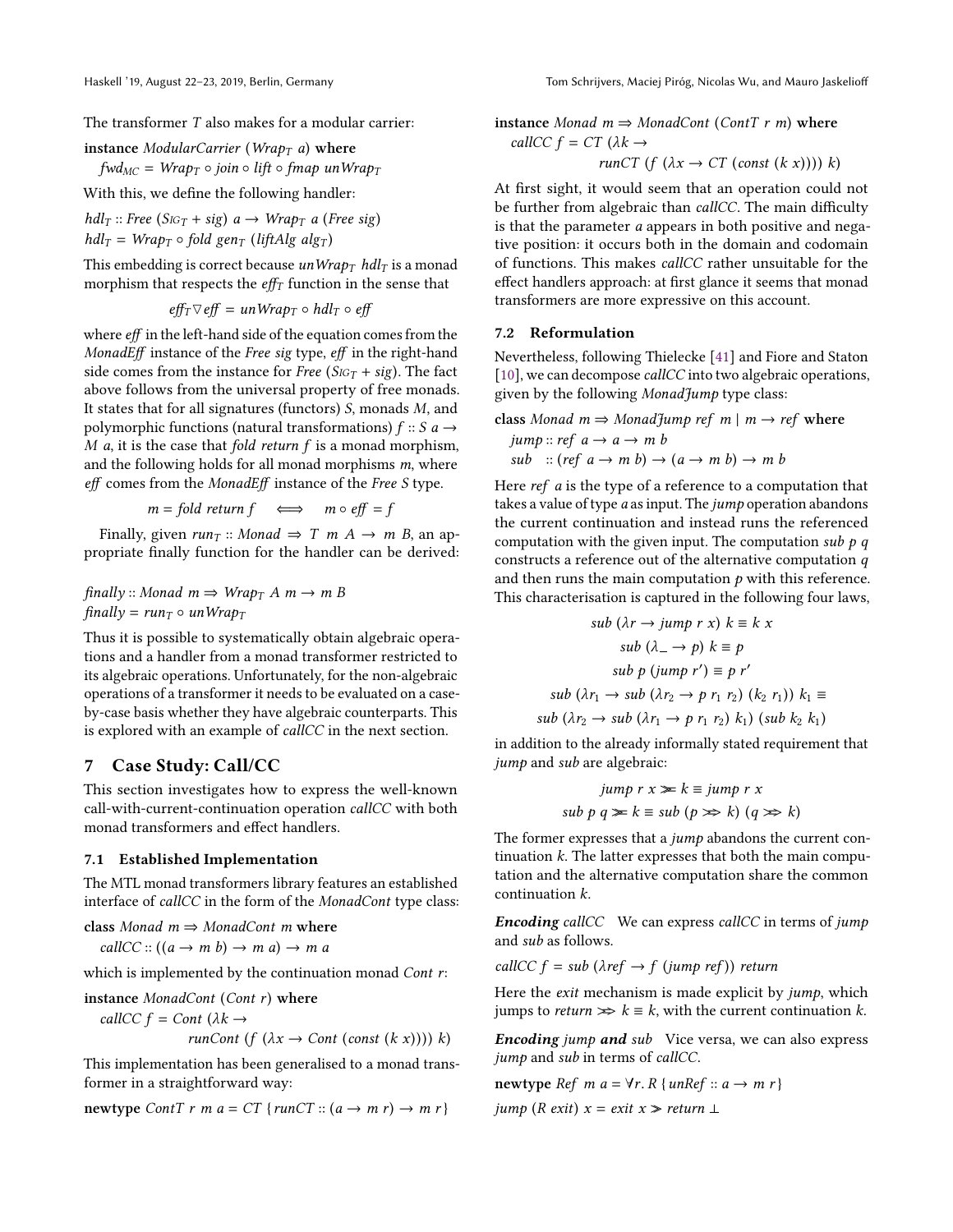Monad Transformers and Modular Algebraic Effects Haskell '19, August 22-23, 2019, Berlin, Germany

$$
sub k_1 k_2 = call CC (\lambda exit \rightarrow k_1 (R (k_2 \gg exit)))
$$

Here we represent a reference to an alternative computation by an actual computation that performs this jump, wrapped in the newtype Ref. Hence, jumping consists of unwrapping the newtype and running the computation, followed by an unreachable *return*  $\perp$  to obtain an arbitrary return type. The sub operation grabs the current continuation exit by means of *callCC*, prefixes it with the alternative  $k_2$ , wraps it in the newtype and hands it off to the main computation  $k_1$ .

The two encodings are mutual inverses. One direction of this property is established with straightforward equational reasoning, assuming a standard callCC property [\[5\]](#page-14-15),

$$
callCC f = callCC (\lambda exit \rightarrow f (\lambda x \rightarrow exit x \ge k))
$$

which states that *exit* never returns.

The other direction of the proof is more involved and requires the techniques developed by Thielecke [\[41\]](#page-15-7) and by Fiore and Staton [\[10\]](#page-14-14).

### 7.3 Alternative Handler for callCC

The algebraic operations *jump* and *sub* have the signature:

data SUBST ref 
$$
k = \forall a
$$
. JMP (ref a) a  
  $\forall a$ . SUB (ref a  $\rightarrow k$ ) (a  $\rightarrow k$ )

for which we can easily derive a modular handler from the ContC monad transformer definition following the recipe of Section [6.](#page-10-0) However, we can also provide a more direct alternative implementation that does not require an existing implementation of callCC. The carrier of this direct handler is the trivial identity carrier  $Id_H$ .

newtype  $Id_H$  a  $m = Id_H$  {runId $_H$  :: m a}

The key idea of the handler is to represent references of type ref a as functions  $a \rightarrow Id_H r$  m. We want the type ref a to be functorial in the type  $a$ , but in Haskell functoriality is always in the last argument of a parameterized type. To work around this limitation, we represent  $a \rightarrow Id_H r m$  by the newtype alias  $Id_H r \, m \nleftrightarrow a$ , where a has been exposed as the last parameter.

newtype  $b := a = Switch \{(\lambda) :: a \rightarrow b\}$ 

The constructor *Switch* ::  $(a \rightarrow b) \rightarrow (b \leftarrow a)$  switches the direction of a function, and the deconstructor  $(\ell)$  :: (b : $\leftarrow$  $a) \rightarrow a \rightarrow b$  is reminiscent of Haskell's function application  $(\$): (a \rightarrow b) \rightarrow a \rightarrow b.$ 

With this choice of representation, the handler's algebra and generator are trivial.

 $gen_{SB}$  :: Monad  $m \Rightarrow r \rightarrow Id_H r m$ gen<sub>SB</sub>  $x = Id_H$  (return x)

 $alg_{SB}$  :: Monad  $m \Rightarrow$ SUBST  $((: \leftarrow)$   $(Id_H r m)$ )  $(Id_H r m) \rightarrow Id_H r m$ alg<sub>SB</sub> (J<sub>MP</sub> ref x) = ref  $\lambda$  x alg<sub>SB</sub> (S<sub>UB</sub>  $k_1$   $k_2$ ) =  $k_1$  (Switch  $k_2$ )

Note that in the type of the algebra, neither the value type  $r$  nor the monad type  $m$  is orthogonal with respect to the functor's type  $SUBST$  ((: $\leftarrow$ ) (Id<sub>H</sub> r m)). Hence, when we use the free monad transformer recipe of Section [6,](#page-10-0) this nonorthogonality carries over to the *run* function:

runSubstT :: Monad m

 $\Rightarrow$  Free<sub>T</sub> (SUBST ((: $\leftarrow$ ) (Id<sub>H</sub> r m))) m r  $\rightarrow$  Id<sub>H</sub> r m  $runSubstT = foldFree_T$  gen<sub>SB</sub> alg<sub>SB</sub>

We can however institute orthogonality with respect to the value type by means of an additional continuation argument.

runSubstT' :: Monad m  $\Rightarrow$  Free<sub>T</sub> (SUBST ((: $\leftarrow$ ) (Id<sub>H</sub> r m))) m a  $\rightarrow ((a \rightarrow m r) \rightarrow Id_H r m)$ runSubstT'  $p$  k = runSubstT ( $p \ge \text{lift} \circ k$ )

This brings us essentially back to the continuation monad transformer as  $((a \rightarrow m r) \rightarrow Id_H m r) \cong ContT r m a$ .

### <span id="page-12-0"></span>8 Related Work

### 8.1 Algebraic Effects and Handlers

Plotkin and Power [\[32\]](#page-14-16) were the first to explore effect operations, and gave an algebraic account of effects [\[33\]](#page-14-9) and their combination [\[15\]](#page-14-13). Subsequently, Plotkin and Pretnar [\[35\]](#page-15-2) have added the concept of handlers to deal with exceptions. This theoretical development has led to many language and library implementations. Unlike our work, these implementations generally restrict themselves to a call-by-push-value setting [\[26\]](#page-14-17) where handler clauses yield computations.

**Eff** Perhaps the most prominent language is Eff  $[2]$ , an OCaml-like language with native support for algebraic effects and handlers. An implementation that embeds Eff directly into OCaml with delimited continuations has also been developed [\[24\]](#page-14-18). Eff does not feature an explicit free monad datatype, but distinguishes between syntactic sorts for (possibly effectful) computations and pure values. Eff only supports handler carrier types of the form (using our terminology) Free F A; carriers of the form  $S \rightarrow$  Free F B are encoded as Free F ( $S \rightarrow$  Free F B). A special case are handlers that introduce new effects in the program, i.e., of type Free  $(F + G)$   $A \rightarrow$  Free  $(H + G)$  B. We can model their modular carrier as Free<sub>T</sub> H since Free<sub>T</sub> H (Free G)  $\cong$  Free (H + G).

While Eff implicitly forwards operations that are not explicitly handled, its subtyping-based type system [\[1\]](#page-14-19) does not allow the characterisation of modular carriers. Nevertheless many of its example handlers fall in this class. Eff also allows a class of semi-modular handlers that rely on the presence of another effect, which can be expressed as relaxing (Monad m)  $\Rightarrow$  m to (MonadEff F m)  $\Rightarrow$  m.

Handlers in Action Handlers in Action [\[21\]](#page-14-3) builds on a formalisation similar to Eff's with carrier types essentially of the form *Free*  $F$   $A$  and a simple type system. It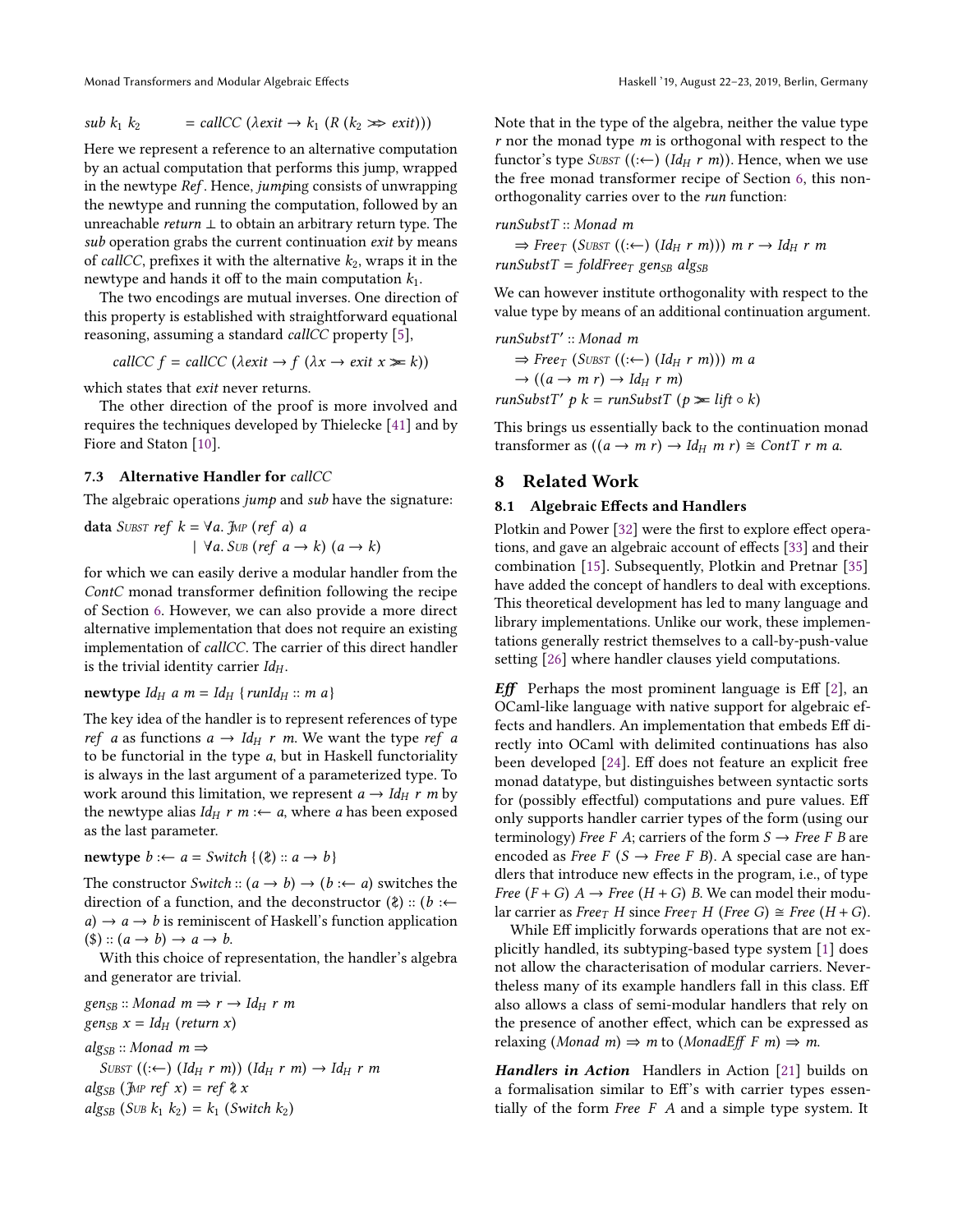comes with an implementation in Haskell, among other functional languages, whose Template Haskell front-end syntax supports open (i.e., essentially modular) handlers and exploits Haskell's polymorphism to encode them. In addition to Free F A, this implementation also supports carrier types of the form  $S \rightarrow Free \ F$  A. They also introduce shallow handlers that only handle the first operation. We can model these as folds with tupling [\[14\]](#page-14-20).

The implementation employs a final encoding [\[4\]](#page-14-21) of the free monad syntax where a conjunction of type class constraints implements the coproduct construction and provides various ways to express handlers, either as explicit folds and builds or in fused form. An explanation of fusion for free monads can be found in the work of Wu and Schrijvers [\[43\]](#page-15-8).

Extensible Effects The Extensible Effects library [\[23\]](#page-14-4) has arrived at essentially the same functionality, but does not attribute the algebraic effects and handlers theory as its original inspiration. This work puts much emphasis on efficient representation of the free monad and the functor co-product. More recently Kiselyov and Ishii [\[22\]](#page-14-22) used an inlined co-Yoneda construction and a queue datatype [\[31\]](#page-14-23) in order to improve efficiency. The library provides modular fold recursion schemes for *Free F A* and  $S \rightarrow$  *Free F A.* Moreover, it replicates much of the functionality of the MTL monad transformers library in terms of modular handlers.

Other Implementations Idris provides an effect handlers library [\[3\]](#page-14-1) based on the indexed free monad with built-in co-Yoneda construction which represents the signature coproduct as a type-level list. Every handler has a carrier of the form  $\forall a$ .  $S_i \rightarrow M$  a and their composition yields a carrier  $\forall a$ . (S<sub>1</sub>, ..., S<sub>n</sub>)  $\rightarrow$  M a. Moreover, the handlers must share a common generator  $(S_1, ..., S_n) \to A \to M B$ .

Multicore OCaml comes equipped with algebraic effects and handlers intended to implement thread schedulers [\[7\]](#page-14-2). These handlers are similar to Eff's, but lack a type system.

The Frank language [\[28\]](#page-14-24) shows many similarities with Eff, but allows arbitrary recursion patterns for handlers and even matching on multiple computations at the same time.

There has also been a flurry of activity in showing the relationship between row types and algebraic effects, which has seen implementations in both Links [\[13\]](#page-14-25) and Koka [\[25\]](#page-14-26).

### 8.2 Monad Transformers

Moggi [\[29\]](#page-14-0) used monads to model side-effects while working on computational models. Independently, Spivey [\[38\]](#page-15-9) used monads while working on a theory of exceptions. Wadler [\[42\]](#page-15-1) popularized monads in the context of Haskell, and others [e.g., [20,](#page-14-27) [39\]](#page-15-10) have sought to modularize them.

Monad transformers emerged [\[6,](#page-14-28) [27\]](#page-14-5) from this process, and in later years various alternative implementation designs, facilitating monad (transformer) implementations, have been proposed, such as Filinksi's layered monads [\[9\]](#page-14-29) and Jaskelioff's Monatron [\[17\]](#page-14-30). The Monatron library has a more

structured notion of operation associated to a transformer in order to facilitate the lifting of operations [\[16,](#page-14-7) [18\]](#page-14-8), and distinguishes algebraic operations from others.

The administrative transformations on signature coproducts (Section [4\)](#page-6-0) have also been studied for monad transformers by Schrijvers and Oliveira [\[37\]](#page-15-11).

#### 8.3 Comparison

The only existing work that directly compares effect handlers and monads is that of Forster et al. [\[11\]](#page-14-31). They investigate whether the two are interexpressible. However, they do not consider modular handlers that forward unhandled operations. Also they use Filinski's layered monads rather than monad transformers for monadic effect composition and do not provide an abstraction mechanism to separate the monad's interface from its implementation.

### <span id="page-13-0"></span>9 Conclusion

This paper has studied the use of transformers and algebraic effects to model a variety of modular effects. Monad transformers use monad subclass constraints to allow modular syntax, and the semantics is given by a monad homomorphism. Modular algebraic effects provide signature functors whose semantics are given by folds over syntax trees. Our key contribution has been to identify modular carriers that correspond to transformers so that each approach can be given in terms of the other.

Modular effect handlers can be expressed in terms of monad transformers by working with the free monad transformer. Monad transformers for algebraic operations can be expressed in terms of effect handlers.

Finally, we have shown a limitation of the algebraic effects approach: while transformers are able to cope with scoped effects, the situation is not as clear with algebraic effects. This was first observed by Wu et al. [\[44\]](#page-15-5), and a categorical approach to the syntax and semantics of operations with scope has since been formalised [\[30\]](#page-14-32).

# Acknowledgments

We are grateful to Koen Claessen for pointing out relevant related work, and to the anonymous reviewers for their feedback. This work has been supported by EPSRC grant number EP/S028129/1 on "Scoped Contextual Operations and Effects". Mauro Jaskelioff was supported by Agencia Nacional de Promoción Científica y Tecnológica (PICT 2016-0464). Maciej Piróg was supported by the National Science Centre, Poland under POLONEZ 3 grant "Algebraic Effects and Continuations" no. 2016/23/P/ST6/02217. This project has received funding from the European Union's Horizon 2020 research and innovation programme under the Marie Skłodowska-Curie grant agreement No 665778.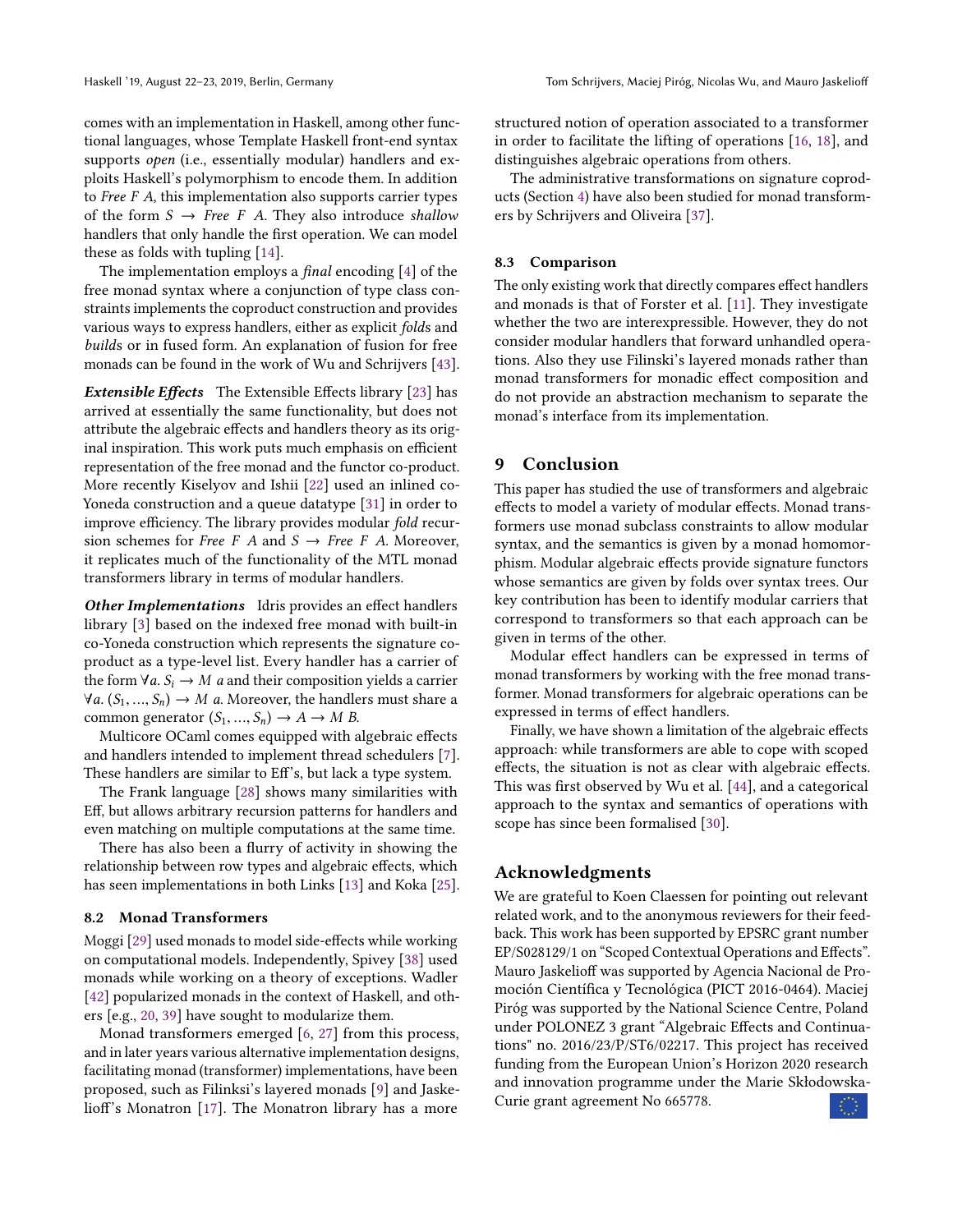Monad Transformers and Modular Algebraic Effects **Haskell '19, August 22-23, 2019, Berlin, Germany** Haskell '19, August 22-23, 2019, Berlin, Germany

# References

- <span id="page-14-19"></span>[1] Andrej Bauer and Matija Pretnar. 2014. An Effect System for Algebraic Effects and Handlers. Logical Methods in Computer Science 10, 4 (2014). [https://doi.org/10.2168/LMCS-10\(4:9\)2014](https://doi.org/10.2168/LMCS-10(4:9)2014)
- <span id="page-14-10"></span>[2] Andrej Bauer and Matija Pretnar. 2015. Programming with Algebraic Effects and Handlers. Journal of Logical and Algebraic Methods in Programming 84, 1 (2015), 108–123. [https://doi.org/10.1016/j.jlamp.](https://doi.org/10.1016/j.jlamp.2014.02.001) [2014.02.001](https://doi.org/10.1016/j.jlamp.2014.02.001)
- <span id="page-14-1"></span>[3] Edwin Brady. 2013. Programming and reasoning with algebraic effects and dependent types. In Proceedings of the 18th ACM SIG-PLAN International Conference on Functional programming (ICFP 2013), Greg Morrisett and Tarmo Uustalu (Eds.). ACM, 133–144. [https:](https://doi.org/10.1145/2500365.2500581) [//doi.org/10.1145/2500365.2500581](https://doi.org/10.1145/2500365.2500581)
- <span id="page-14-21"></span>[4] Jacques Carette, Oleg Kiselyov, and Chung-chieh Shan. 2009. Finally Tagless, Partially Evaluated: Tagless Staged Interpreters for Simpler Typed Languages. Journal of Functional Programming 19, 5 (2009), 509–543. <https://doi.org/10.1017/S0956796809007205>
- <span id="page-14-15"></span>[5] Magnus Carlsson. 2003. Value Recursion in the Continuation Monad. (Jan. 2003). Unpublished note. [http://www.carlssonia.org/ogi/mdo](http://www.carlssonia.org/ogi/mdo-callcc.pdf)[callcc.pdf](http://www.carlssonia.org/ogi/mdo-callcc.pdf).
- <span id="page-14-28"></span>[6] Pietro Cenciarelli and Eugenio Moggi. 1993. A Syntactic Approach to Modularity in Denotational Semantics. In CCTCS '93: Proceedings of the Conference on Category Theory and Computer Science.
- <span id="page-14-2"></span>[7] Stephen Dolan, Leo White, KC Sivaramakrishnan, Jeremy Yallop, and Anil Madhavapeddy. 2015. Effective Concurrency through Algebraic Effects. (2015). OCaml Users and Developers Workshop, September 2015, Vancouver, Canada. [http://kcsrk.info/papers/effects\\_ocaml15.](http://kcsrk.info/papers/effects_ocaml15.pdf) [pdf](http://kcsrk.info/papers/effects_ocaml15.pdf).
- <span id="page-14-11"></span>[8] Samuel Eilenberg and John C. Moore. 1965. Adjoint Functors and Triples. Illinois Journal of Mathematics 9, 3 (1965), 381–398. [https:](https://projecteuclid.org:443/euclid.ijm/1256068141) [//projecteuclid.org:443/euclid.ijm/1256068141](https://projecteuclid.org:443/euclid.ijm/1256068141)
- <span id="page-14-29"></span>[9] Andrzej Filinski. 1999. Representing Layered Monads. In Proceedings of the 26th ACM SIGPLAN-SIGACT symposium on Principles of programming languages (POPL '99), Andrew W. Appel and Alex Aiken (Eds.). 175–188. <https://doi.org/10.1145/292540.292557>
- <span id="page-14-14"></span>[10] Marcelo P. Fiore and Sam Staton. 2014. Substitution, Jumps, and Algebraic Effects. In Annual IEEE Symposium on Logic in Computer Science (LICS 2014), Thomas A. Henzinger and Dale Miller (Eds.). IEEE Computer Society Press, 41:1–41:10. [https://doi.org/10.1145/2603088.](https://doi.org/10.1145/2603088.2603163) [2603163](https://doi.org/10.1145/2603088.2603163)
- <span id="page-14-31"></span>[11] Yannick Forster, Ohad Kammar, Sam Lindley, and Matija Pretnar. 2017. On the Expressive Power of User-Defined Effects: Effect Handlers, Monadic Reflection, Delimited Control. Proceedings of the ACM on Programming Languages 1, ICFP (2017), 13:1–13:29. [https://doi.org/10.](https://doi.org/10.1145/3110257) [1145/3110257](https://doi.org/10.1145/3110257)
- <span id="page-14-6"></span>[12] Jeremy Gibbons and Ralf Hinze. 2011. Just do It: Simple Monadic Equational Reasoning. In Proceeding of the 16th ACM SIGPLAN International Conference on Functional Programming (ICFP 2011), Manuel M. T. Chakravarty, Zhenjiang Hu, and Olivier Danvy (Eds.). 2–14. <https://doi.org/10.1145/2034773.2034777>
- <span id="page-14-25"></span>[13] D. Hillerström, S. Lindley, and K. Sivaramakrishnan. 2016. Compiling Links Effect Handlers to the OCaml Backend. In OCaml Workshop.
- <span id="page-14-20"></span>[14] Graham Hutton. 1999. A Tutorial on the Universality and Expressiveness of Fold. Journal of Functional Programming 9, 4 (1999), 355–372. <https://doi.org/10.1017/S0956796899003500>
- <span id="page-14-13"></span>[15] Martin Hyland, Gordon Plotkin, and John Power. 2006. Combining Effects: Sum and Tensor. Theoretical Computer Science 357, 1-3 (2006), 70–99. <https://doi.org/10.1016/j.tcs.2006.03.013>
- <span id="page-14-7"></span>[16] Mauro Jaskelioff. 2009. Modular Monad Transformers. In Programming Languages and Systems, 18th European Symposium on Programming (ESOP 2009), Giuseppe Castagna (Ed.). 64–79. [https://doi.org/10.1007/](https://doi.org/10.1007/978-3-642-00590-9_6) [978-3-642-00590-9\\_6](https://doi.org/10.1007/978-3-642-00590-9_6)
- <span id="page-14-30"></span>[17] Mauro Jaskelioff. 2011. Monatron: An Extensible Monad Transformer Library. In Implementation and Application of Functional Languages

(LNCS), Vol. 5836. Springer, 233–248. [https://doi.org/10.1007/978-3-](https://doi.org/10.1007/978-3-642-24452-0_13) [642-24452-0\\_13](https://doi.org/10.1007/978-3-642-24452-0_13)

- <span id="page-14-8"></span>[18] Mauro Jaskelioff and Eugenio Moggi. 2010. Monad Transformers as Monoid Transformers. Theoretical Computer Science 411, 51-52 (2010), 4441 – 4466. <https://doi.org/10.1016/j.tcs.2010.09.011>
- <span id="page-14-12"></span>[19] Mauro Jaskelioff and Russell O'Connor. 2015. A Representation Theorem for Second-Order Functionals. Journal of Functional Programming 25 (2015). <https://doi.org/10.1017/S0956796815000088>
- <span id="page-14-27"></span>[20] Mark P. Jones and Luc Duponcheel. 1993. Composing Monads. Research Report YALEU/DCS/RR-1004. Yale University, New Haven, Connecticut, USA. <http://web.cecs.pdx.edu/~mpj/pubs/RR-1004.pdf>
- <span id="page-14-3"></span>[21] Ohad Kammar, Sam Lindley, and Nicolas Oury. 2013. Handlers in Action. In Proceedings of the 18th ACM SIGPLAN International Conference on Functional programming (ICFP 2013), Greg Morrisett and Tarmo Uustalu (Eds.). ACM, 145–158. [https://doi.org/10.1145/2500365.](https://doi.org/10.1145/2500365.2500590) [2500590](https://doi.org/10.1145/2500365.2500590)
- <span id="page-14-22"></span>[22] Oleg Kiselyov and Hiromi Ishii. 2015. Freer Monads, More Extensible Effects. In Proceedings of the 2015 ACM SIGPLAN Symposium on Haskell (Haskell 2015), Ben Lippmeier (Ed.). ACM, 94–105. [https://doi.org/10.](https://doi.org/10.1145/2804302.2804319) [1145/2804302.2804319](https://doi.org/10.1145/2804302.2804319)
- <span id="page-14-4"></span>[23] Oleg Kiselyov, Amr Sabry, and Cameron Swords. 2013. Extensible Effects: An Alternative to Monad Transformers. In Proceedings of the 2013 ACM SIGPLAN Symposium on Haskell (Haskell 2013). ACM, 59–70. <https://doi.org/10.1145/2503778.2503791>
- <span id="page-14-18"></span>[24] Oleg Kiselyov and K. Sivaramakrishnan. 2016. Eff Directly in OCaml. In OCaml Workshop.
- <span id="page-14-26"></span>[25] Daan Leijen. 2017. Type Directed Compilation of Row-Typed Algebraic Effects. In Proceedings of the 44th ACM SIGPLAN Symposium on Principles of Programming Languages (POPL 2017), Giuseppe Castagna and Andrew D. Gordon (Eds.). ACM, 486–499. [http://dl.acm.org/citation.](http://dl.acm.org/citation.cfm?id=3009872) [cfm?id=3009872](http://dl.acm.org/citation.cfm?id=3009872)
- <span id="page-14-17"></span>[26] Paul Blain Levy. 1999. Call-by-Push-Value: A Subsuming Paradigm. In Typed Lambda Calculi and Applications, Jean-Yves Girard (Ed.). Springer Berlin Heidelberg, 228–243. [https://doi.org/10.1007/3-540-](https://doi.org/10.1007/3-540-48959-2) [48959-2](https://doi.org/10.1007/3-540-48959-2)
- <span id="page-14-5"></span>[27] Sheng Liang, Paul Hudak, and Mark Jones. 1995. Monad Transformers and Modular Interpreters. In ACM SIGPLAN-SIGACT Symposium on Principles of Programming Languages (POPL '95). ACM, 333–343. [https:](https://doi.org/10.1145/199448.199528) [//doi.org/10.1145/199448.199528](https://doi.org/10.1145/199448.199528)
- <span id="page-14-24"></span>[28] Sam Lindley, Conor McBride, and Craig McLaughlin. 2017. Do Be Do Be Do. In Proceedings of the 44th ACM SIGPLAN Symposium on Principles of Programming Languages (POPL 2017). ACM, 500–514. <https://doi.org/10.1145/3009837.3009897>
- <span id="page-14-0"></span>[29] Eugenio Moggi. 1989. An Abstract View of Programming Languages. Technical Report ECS-LFCS-90-113. Edinburgh University, Department of Computer Science.
- <span id="page-14-32"></span>[30] Maciej Piróg, Tom Schrijvers, Nicolas Wu, and Mauro Jaskelioff. 2018. Syntax and Semantics for Operations with Scopes. In Proceedings of the 33rd Annual ACM/IEEE Symposium on Logic in Computer Science (LICS 2018). ACM, 809–818. <https://doi.org/10.1145/3209108.3209166>
- <span id="page-14-23"></span>[31] Atze van der Ploeg and Oleg Kiselyov. 2014. Reflection Without Remorse: Revealing a Hidden Sequence to Speed Up Monadic Reflection. In Proceedings of the 2014 ACM SIGPLAN Symposium on Haskell (Haskell 2014), Wouter Swierstra (Ed.). ACM, New York, NY, USA, 133–144. <https://doi.org/10.1145/2633357.2633360>
- <span id="page-14-16"></span>[32] Gordon Plotkin and John Power. 2002. Notions of Computation Determine Monads. In Foundations of Software Science and Computation Structures, 5th International Conference (FOSSACS 2002), Mogens Nielsen and Uffe Engberg (Eds.). Springer, 342–356. [https:](https://doi.org/10.1007/3-540-45931-6_24) [//doi.org/10.1007/3-540-45931-6\\_24](https://doi.org/10.1007/3-540-45931-6_24)
- <span id="page-14-9"></span>[33] Gordon Plotkin and John Power. 2003. Algebraic Operations and Generic Effects. Applied Categorical Structures 11, 1 (2003), 69–94. <https://doi.org/10.1023/A:1023064908962>